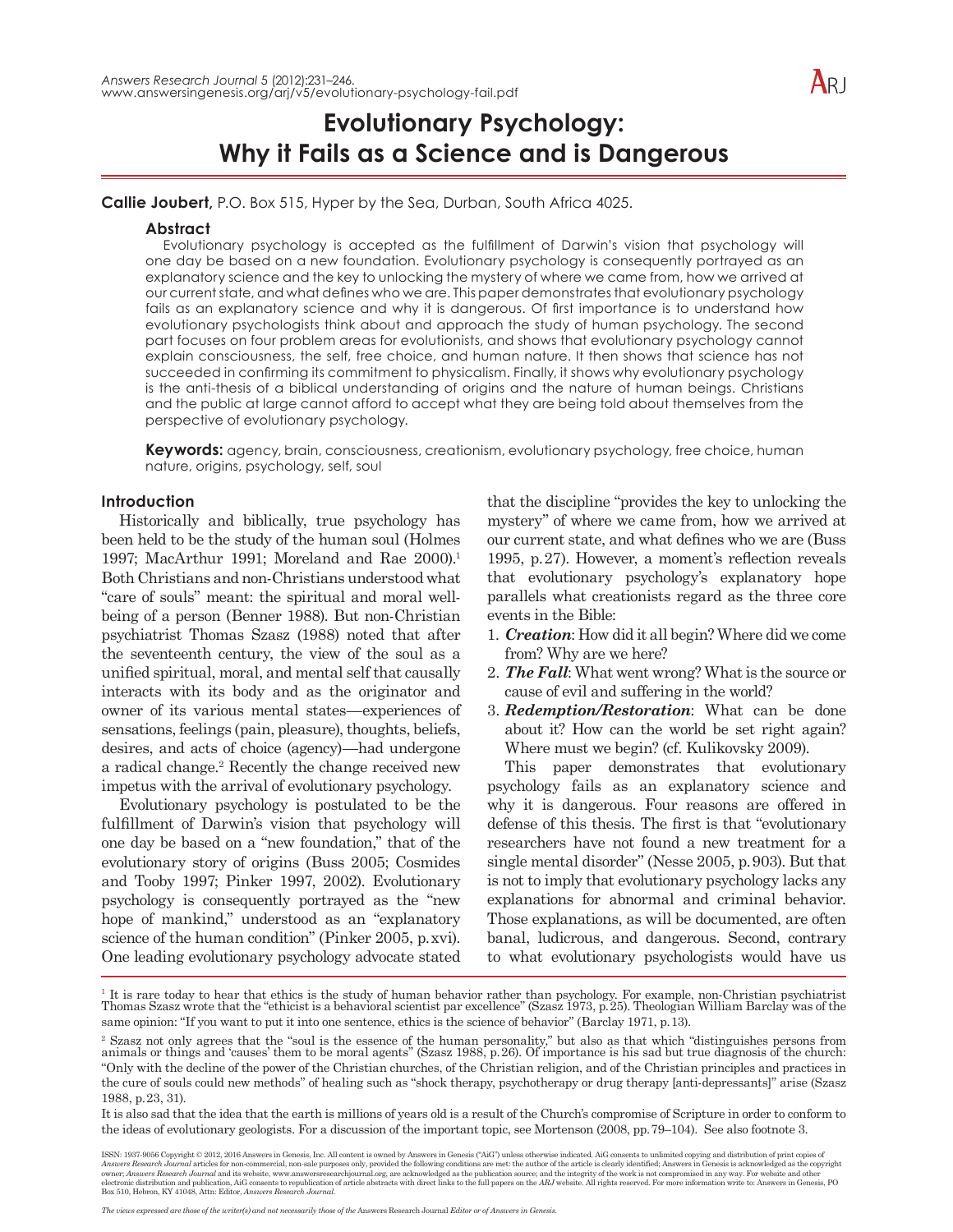believe, they are unable to explain consciousness, the self, free choice (agency), and human nature. It follows that evolutionary psychology fails as an explanatory science. Third, contrary to what proponents of evolutionary psychology claim, science has not succeeded in verifying or validating their commitment to monistic physicalism (materialism). And fourth, evolutionary psychology is the anti-thesis of a biblical explanation of origins and human nature.

The first part of this paper comprises an introduction to the foundational assumptions that underlie how evolutionary psychologists approach the study of human psychology. Then a brief review of what their critics say and some of their unresolved problems. In part two, I will show why evolutionary psychology fails as an explanatory science. In the third part, I will show that scientists have not succeeded in demonstrating that the self is not distinct from a brain. Finally, I will show why evolutionary psychology is the anti-thesis of a biblical understanding of origins and human nature. In contrast to evolutionary psychologists who are under constant pressure to search for explanations about our origins and makeup, creationists are under no such pressure.

# **Section I: What is Evolutionary Psychology?**

Evolutionary psychology is conceived by its proponents as a revolutionary scientific paradigm or meta-theoretical framework in the field of psychology (Buss 1995, 2005; Duntley and Buss 2008). It is therefore both holistic and imperialistic in scope and nature. It penetrates and conceptually unifies every existing branch of psychology, be it developmental psychology, biological psychology, cognitive psychology, personality psychology, social psychology, organizational psychology, or abnormal psychology on the foundation of evolutionary biology (Buss 2005, p.xxiii; cf. Fitzgerald and Whitaker 2010, pp.285– 289). Evolutionary psychologists are also active in areas such as business ethics, the law, and criminology (Buss 2012; Cosmides and Tooby 2004; Jones 2005).

Its advocates claim the scientific project of evolutionary psychologists involves the mapping of our universal human nature.

#### *Foundational assumptions*

To achieve their scientific project, evolutionary psychologists must at least hold the following set of assumptions; otherwise no evolutionary psychological story of origins and human nature could exist. I will introduce them under the themes of origins, human condition and solution.

*1. On origins*. Evolutionary psychologists identify three accounts for the origin of life on earth. The first is the non-intelligent cause thesis, known as the blind, unconscious, and mindless "watchmaker" (Dawkins 2006, p.5). David Buss says, "evolution is responsible for who we are today" (Buss 1995, p.2); natural selection is "the only known physical process capable of generating" complex physiological and psychological mechanisms (Pinker 2005, p.xiv).

So understood means,

- 1. only a physical specification can be accepted to explain what happened in the past and what will happen in the future, and for explaining human make-up and psychological functions,
- 2. from the physical, by means of the physical, only the physical can come,
- 3. we need an explanation for how a blind, unconscious, and mindless physical "process" can create conscious beings with minds capable of perception, feeling, thinking, believing, and free choice, and
- 4. if we can show just one thing true of consciousness that is not true of matter (physical things), or vice versa, then the evolutionary story of human psychology is false.

Evolutionary psychologists believe that we are members of the order "Primates, the group that contains all the monkey and ape species." More specifically, our

lineage, the hominid (or in some terminologies, hominin) lineage, is a member of the African Great Ape clade (or family). Indeed, we share a more recent common ancestor with the chimpanzees...According to the genetic evidence, the human and chimpanzee lineages separated some time around 5–7 million years ago...The big change came 2.5 million years ago, with the emergence of the genus *Homo*, to which modern humans belong. This was marked by an expansion in brain volume (Dunbar, Barrett, and Lycett 2007, pp.1, 30–31).

It should be evident that evolutionary psychologists unite human beings with animals (cf. also Duntley and Buss 2008, p.31). Evolutionary psychologists must therefore maintain continuity between animals and humans as discontinuity counts against the plausibility of the evolutionary story.

The second account for the origin of life is the "seed theory" of geneticist Francis Crick—the idea that extraterrestrial entities visited earth millions of years ago and planted the seeds of life. Evolutionary psychologists are in absolute silence about this "theory."

The third account, creationism, is "largely incapable of being verified or disproved by observation or experiment and is not a scientific theory" (Buss 1995, p.2). If it is true that the findings of creation science cannot be verified, then it must be true of evolutionary psychology, because when life originated on earth (from either an evolutionary or a creationist perspective), there was no one present to observe it. By implication, evolutionary psychology is as much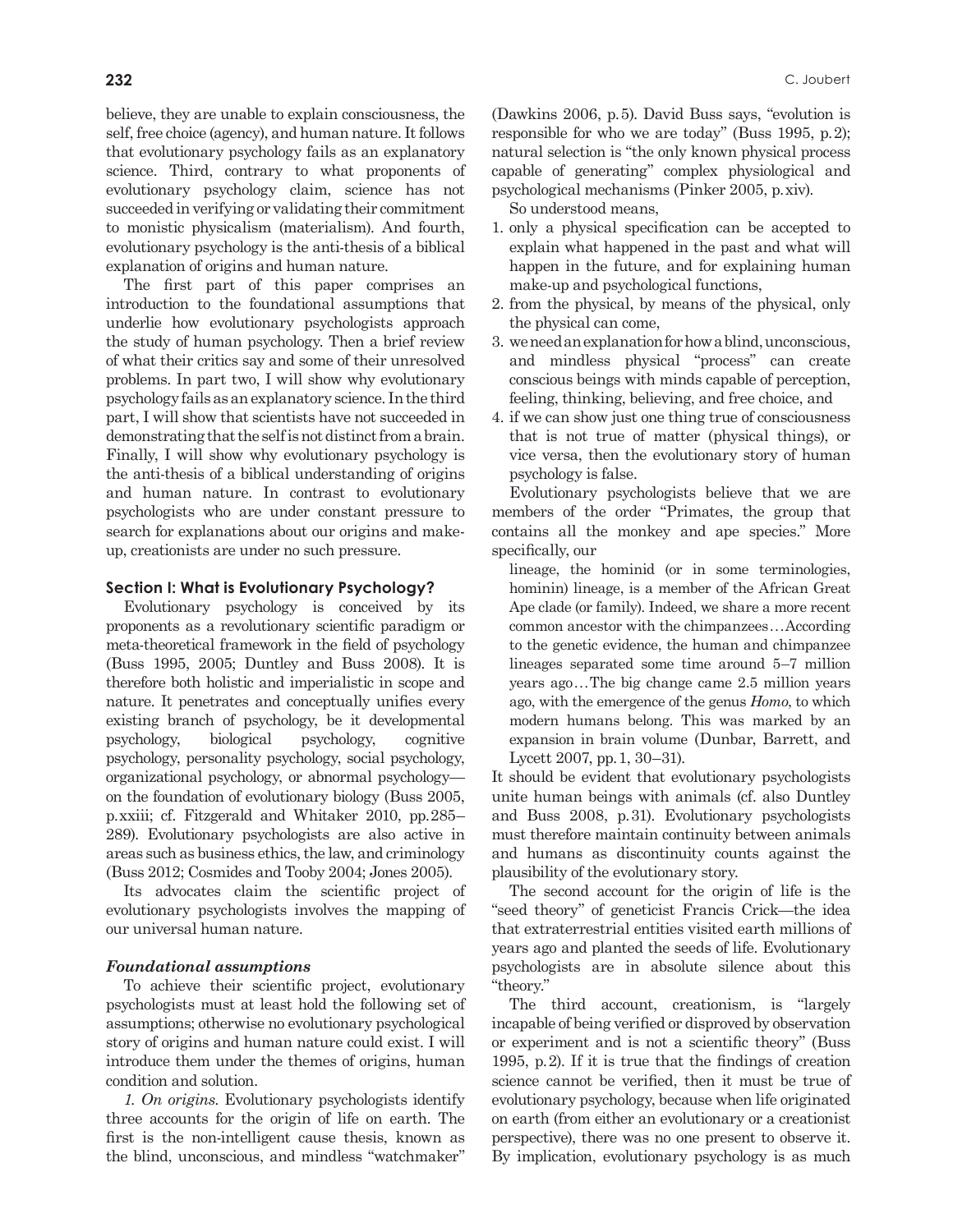a historical science as creation science, but with one major difference: creationists have the most reliable eyewitness of how life appeared on earth, the Creator himself (Genesis 1; cf. Psalm 33:6-9; John 1:1–3; Colossians  $1:15-17$ ).<sup>3</sup>

Evolutionary psychologists are also guilty of two fallacies. The first is the genetic fallacy—that is, to fault a view or belief purely on grounds of where it originates (in this case the Bible). What is crucially important in determining the truth of a belief is the evidence and arguments in support of it. Moreover, to assert that creationism is not scientific is not a scientific statement of science, but a metaphysical statement of evolutionary psychologists about science. To say what something is, is a metaphysical (philosophical) statement. The second fallacy is the fallacy of centrality. The fallacy maintains that natural selection is the only cause of physiological and psychological mechanisms known to scientists (that is, evolutionary biologists). They claim in effect that since evolutionary biologists do not know of another source or cause of life and our psychological make-up, there is none! All evidence to the contrary is simply ignored. The fact is that evolutionists have already ruled that "natural selection" is the only cause of living organisms, and there is therefore no need for an "an intelligent designer or supernatural forces" (Tooby and Cosmides 2005, p. 20).

*2. On the human condition: survival of the fittest*. When evolutionary psychologists talk about "environment," they do not have a specific place or time in mind, but rather a period—from 2–3 million years to 10,000 years ago (Heylighen 2011, p.2). It is referred to as the *Environment of Evolutionary Adaptedness*. The environment was that of the life of hunter-gatherers who encountered various problems to which they had to adapt in order to survive. These are mainly problems solving activities related to feeding (gathering foods), reproduction (detecting and attracting fertile mates, raising offspring), cooperative relations (detecting cheaters, free-riders and those that could be trusted, the exchange of useful information through gossip and story-telling) and avoiding dangers (enemies, predators, poisonous plants, and snakes) (Tooby and Cosmides 2005, p. 16).

The most important thing about this period from an evolutionist perspective is that it had to remain the same, in the sense that the same problems had to be recurrent. Because natural selection is a very, very slow process (Cosmides and Tooby 1997); without the same problems being recurrent over "deep time,"

natural selection would not have been able to work out a solution for the inability of our ancestors to deal with their environmental problems.

*3. On the solution*: *the problem-solver*. Evolutionary psychologists believe that over millions of years the brain evolved a massive number of specialized neural circuits—also referred to as "psychological mechanisms," "modules," "adaptations," "programs," and "information-processing devices"—which enable our ancestors to tackle the problems posed by their environment. The brain is "construed as a computational device (like computer hardware), and the "mechanisms" are programs (like computer software) that process information. In the words of John Tooby and Leda Cosmides,

Like cognitive scientists, when evolutionary psychologists refer to the *mind*, they mean the set of information processing devices, embodied in neural tissue, that is responsible for all conscious and nonconscious mental activity, that generates all behavior, and that regulates the body (Tooby and Cosmides 2005, p.16).

We should, therefore, not make the mistake to think the word "mind" refers to anything other than or is in any way distinct from the brain. In different words, although the mental term "mind" is retained in talk, its essential reference is to and means the material operations of the brain (the neural tissue). As Steven Pinker explained:

The mind is a system of organs of computation, designed by natural selection to solve the kinds of problems our ancestors faced... The mind is what the brain does; specifically, the brain processes information... The mind is organized into modules or mental organs, each with a specialized design" (Pinker 1997, p. 21).<sup>4</sup>

The computational organs, modules, programs or mechanisms are not only the central causal generators, organizers and adaptations of individual behavior and social and cultural phenomena, but collectively comprise our universal human nature (Buss 2005; Tooby and Cosmides 2005). Since the brain and its programs process information and generate behavior, it follows that there is no "need for an animate interpretive intelligence" or self, and programs are "far from being internal free agents" (Tooby and Cosmides 2005, pp.9, 54).

But how would the evolutionary psychologist go about figuring out which program (brain organ, mechanism, or module) was functionally adaptive to the environment 2–3 millions years ago?

<sup>3</sup> For a helpful discussion of the difference between operational science, which uses the so-called "scientific method," and origin science, see Ham and Mortenson (2007), and Patterson (2007). Important to keep in mind is that the past cannot be observed directly; assumptions about the past therefore greatly affect the interpretation of circumstantial evidence. For a discussion of the stranglehold philosophical naturalism has on the interpretation of evidence in relation to the age of the earth, see Mortenson (2004).

<sup>4</sup> Humans "possess coevolved bundles of psychological mechanisms" (Buss 2005, p.2; cf. also Buss 1995, p.5) and "minds are collections of mechanisms" (Tooby and Cosmides 2005, p.11).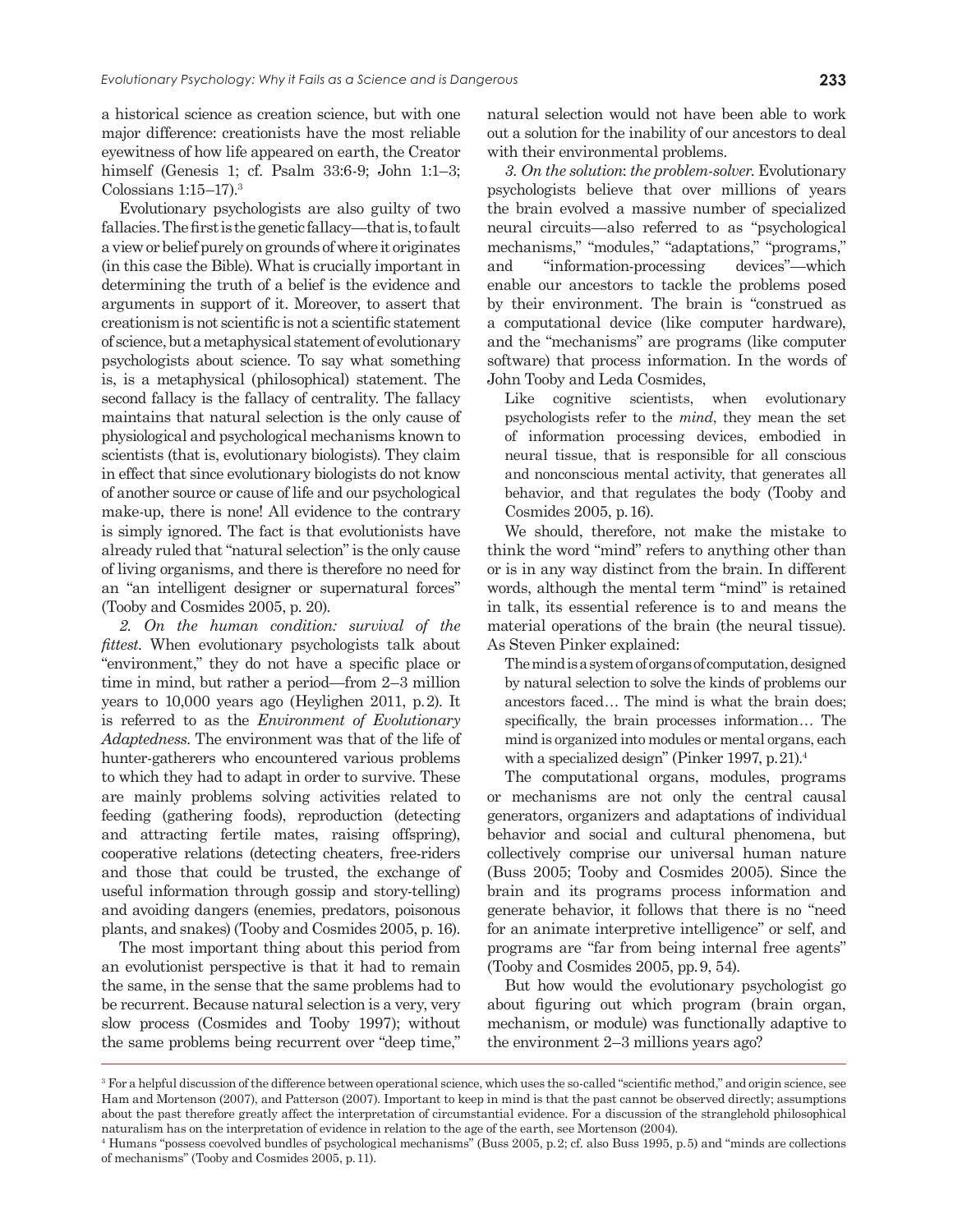# *The method and approach of evolutionary psychologists*

Assuming that their foundational assumptions are true allows the evolutionary psychologist to approach the study of the "mind" (brain mechanisms or modules) like an engineer. Steven Pinker explains what it means:

psychology is engineering in reverse. In forwardengineering, one designs a machine to do something; in reverse-engineering, one figures out what a machine was designed to do (Pinker 1997, p.21).

Evolutionary psychologists tell us that they follow a four-step process to determine the function of a particular mechanism or adaptation:

You start by carefully specifying an adaptive information processing problem; then you do a task analysis of that problem. A task analysis of that problem consists of identifying what properties a program would have to have to solve that problem well. This approach allows you to generate hypotheses about the structure of the programs that comprise the mind, which can then be tested (Tooby and Cosmides 2005, p.16).

The method is so construed, together with the assumptions on which it rests, that evolutionary psychology appears as a coherent framework for thinking about human nature. However, fellow evolutionists have raised some substantial criticisms against the assumptions and working method of evolutionary psychologists.

# *What the critics say*

Evolutionary psychological accounts of evolved brain mechanisms to solve so-called adaptive problems are often accused of being "just-so-stories," meaning that their explanations are nothing but reconstructions of a hypothetical evolutionary past that may seem plausible, but which cannot be verified empirically (Heylighen 2011; Mitchell 1999). Evolutionary psychologists have two major defenses against this charge.

The first is that there exists a fundamental mismatch between our current environment and those of our hunter-gatherer ancestors. Behaviors that were adaptive then do not fit in well with the demands of ours today. For example, our ancestors were afraid of tigers which pose no threat to people in a modern city. They are more likely to be hit by a car, but a fear of cars is practically nonexistent. This is purely because natural selection has not had time to inscribe this fear into our genes (over the last 10,000 years). Consequently, they believe, the mismatch of environments

is at the origin of our many "diseases of civilization," which include obesity, cardiovascular disease, diabetes, allergies, depression, dementia [i.e.,

schizophrenia] and ADHD [attention deficiency and hyperactive disorder]. These disorders, which severely reduce our quality of life, are virtually unknown among hunter-gatherers" (Heylighen 2011, p.4).

The second defense is that their methods do not differ from those used by other scientists. Hypothesis, predictions, and experiments have shown, for example, that children under the age of five or six years of age are more likely to be abused by stepfathers than biological fathers. Thus, stepfathers care less about their stepchildren than about their biological children. For the evolutionary psychologist this makes perfect sense: "stepchildren do not pass on their stepparent's genes" (Geher 2006, p.189; cf. Heylighen 2011, p.3). Could it be that the stepfathers simply do not love their stepchildren as much as their own? What about the possibility of the stepfathers having a distorted belief about and/or concept of care? What does this explanation say about stepfathers that do not abuse their stepchildren? Furthermore, is their "explanation" in terms of reproduction (gene replication!) an explanation, an excuse, or simply a misguided description of interpretations based on evolutionary presuppositions? We shall shortly see that evolutionary presuppositions are the keys to making sense of their "explanations."

For evolutionary biology professor, Richard Lewontin, the "explanations" of evolutionary psychologists are no explanations at all. For example, why do babies cry? Those of us who had children would offer reasons such as being uncomfortable ("baby needs a fresh nappy!"), being hungry, or being ill. The evolutionary psychologist would say, "they are helpless, and unless they can distract their parents from other concerns they will not be sure they will be fed or rescued from pain," from which follows that "natural selection will favor howling babies, since quite ones may be malnourished or suffer injuries and so are less likely to survive" (Lewontin 2005, p.7). Lewontin concludes that evolutionary psychology "is not a theory applicable to historical change and cultural variation."

For evolutionary psychologists Jeremy Abhouse and Robert Berwick the unhappy result of reconciling cognitive science with evolutionary biology is

a credulous conception about how the mind works (misrepresented as scientific consensus), an uncritical genetic determinism, and a borrowed evolutionary biology used not to generate hypotheses, but to rationalize" our own opinions or inventions. They say that we "can always rationalize a particular behavior or trait by inventing a past that must have been selected for it" (Abhouse and Berwick 1998, pp.2, 3).

And what is true of a hypothetical environment is just as true of inventing new modules in the brain.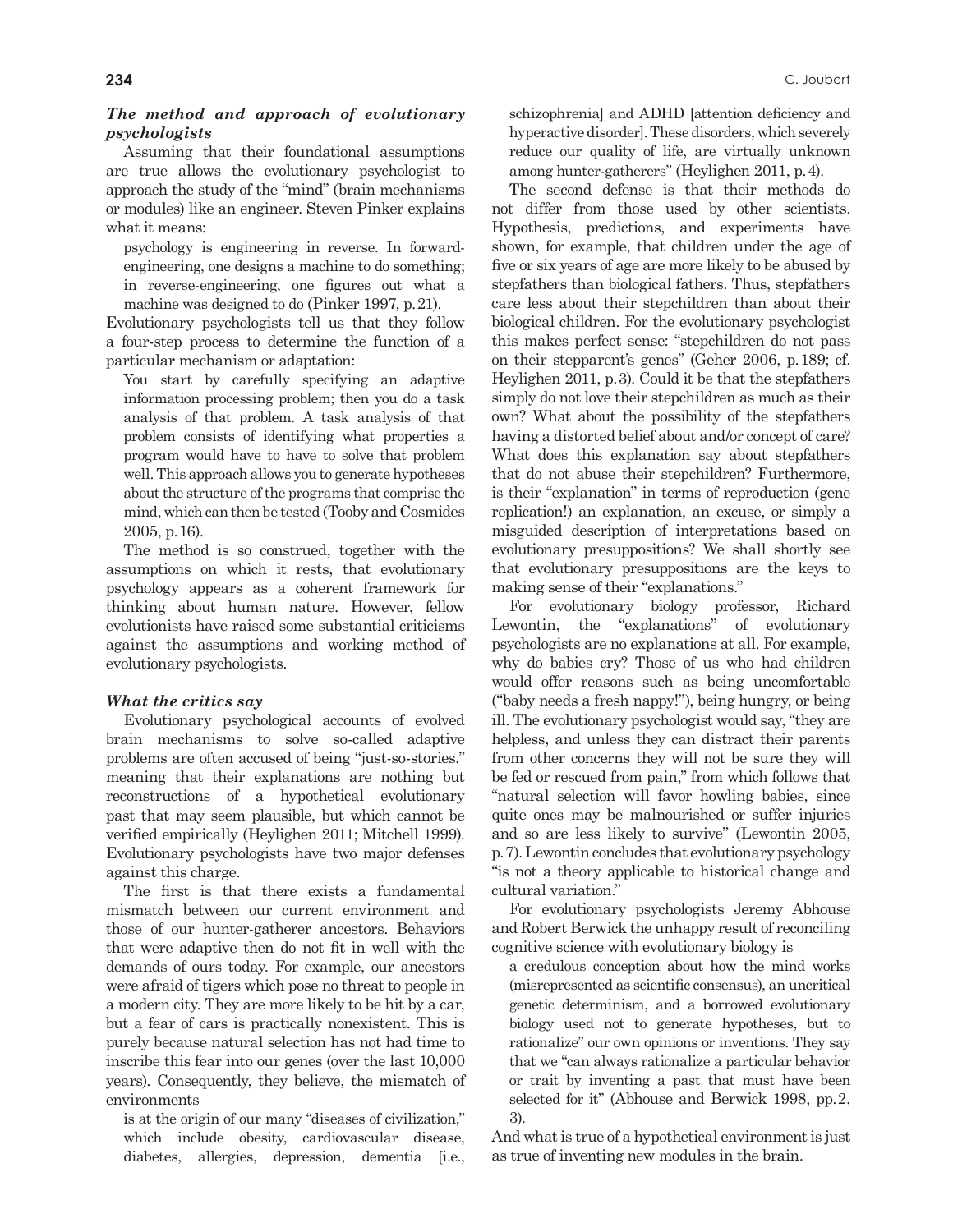In short, evolutionary psychology is a story of the origin of human psychological (brain) mechanisms, referred to collectively as human nature; human nature evolved over millions of years in an environment of evolutionary adaptedness. The hunter-gatherers who encountered various problems to which they had to adapt in order to survive, and the evolved (Stone Age) brain and understanding its mechanisms serve as the key to solving human problems. Evolutionary psychology is also the expression of three philosophical presuppositions: scientism (science is the only source of credible knowledge of the past, human origins, and the human condition; creationism is not scientific), naturalism (natural selection is the only source or cause of intelligent life and human cognitive development, which rules out any explanations of immaterial entities such as an intelligent Creator and the human spiritual soul), $5$  and physicalism. Evolutionary psychologist Glen Geher clarified what this physicalism entails:

[T]his perspective is monistic to the core; it conceives of human behavior as resulting from the nervous system—including the brain—which was, according to this perspective (and to most modern scientists who studied psychological phenomena), shaped by evolutionary processes such as natural selection (Geher 2006, p.185).6

#### *A few unresolved problems*

It must be said that evolutionary psychologists let us know that they have not yet been able to provide an explanation for phenomena such as music, religion, suicide, and homosexuality. With regard to music the hypothesis is that it keeps the community together, but it does not explain why we like music. Similarly, it cannot explain the propensity of people to believe "incredible religious doctrines" such as the existence of a

benevolent shepherd [that is, Jesus Christ—cf. John 10:14], a universal plan [read redemption, restoration, a new heaven and new earth], an afterlife, and divine retribution...they beg the question of *why* the mind should find comfort in beliefs that it is capable of perceiving as false (Pinker 2005, p.xv).

The covert attempt to picture Christian beliefs as senseless does not escape our attention. The evolutionist conclusion, however, is that religious belief is a "by-product" of the brain, something natural selection never intended. Therefore, it cannot solve adaptive problems.

Suicide, we are told, "can be adaptive if an individual has no chance for reproduction but can increase future reproduction of kin by using resources they could use instead" (Nesse 2005, p.913). It is not entirely clear what this is supposed to mean. On the one hand, it seems that suicide is functional as long as the sole consideration is the ability to reproduce. Suicide is "acceptable" when you can no longer reproduce and you are becoming a burden to your kin by using resources they could have used instead. To illustrate the problem with this theory, the writer has an uncle and aunt who, subsequent to their marriage, discovered they could not have children of their own, and later adopted two newborns (a boy and girl—not blood related—and both attorneys today). Should we think that it would have been beneficial to evolution for them to commit suicide upon discovery that there would be no chances for them to have progeny? Had they even thought about their genes when they decided to adopt? Not once in nearly forty years has the thought crossed their minds. The fact that they derived huge joy and pleasure from raising children who are not genetically related to them is counterintuitive to evolutionary psychology.

"As for why so many individuals are exclusively homosexual, this remains unanswered, but not for want of theories" (Nesse 2005, p.916). Why are there many "theories" but no evolutionary psychological explanation for this phenomenon? The answer is: homosexuality counters the whole evolutionary psychological edifice built on reproduction and "survival." Many highly creative scientists and philosophers throughout human history were neither married nor homosexual—Descartes, Newton, Locke, Pascal, Kant, and Kierkegaard—to name a few. Psychiatrist Anthony Storr (1988), who studied the lives of these people, has shown that they were driven by a love of study; their work was more important to them than marriage, and reproduction was never a driving force in their lives.

We can next look at whether evolutionary psychology provides conceptually coherent explanations of consciousness, the self, free choice, and human nature.7

<sup>&</sup>lt;sup>5</sup> Prominent naturalist and philosopher of mind Jaegwon Kim stated that in philosophy of mind/psychology, with "few exceptions, most philosophers now in this field take pride in identifying themselves as naturalists" (Kim 2003, p.85). There are at least two causes of their pride: (1) what they construe as the "'causal closure' of the physical domain," meaning that natural events or processes in our world cannot be "breached by traditional theological systems that allow 'miracles,' that is, divine causal intervention in the spacetime world" (Kim 2003, p.91), and (2) the "scientific method" as the only method "we should use to obtain reliable information about the world" (Kim 2003, p.95)—a mental posture known as "scientism."

<sup>&</sup>lt;sup>6</sup> "Physicalist monism" is the philosophical doctrine that everything that exists is physical; the world consists of only one kind of stuff. It says that if you start with a physical effect, you cannot go back and search for a non-physical cause (Papineau 2001). Talk of immaterial entities such as God, angels, and human souls/spirits and minds will therefore make no sense, unless they can be reduced to matter.

<sup>&</sup>lt;sup>7</sup> Buss states: "The value of evolutionary theories and hypotheses, like the value of all theories and hypotheses must be gauged by their conceptual and empirical harvest" (Buss 1995, p.5). Indeed, but more important than empirical evidence is the interpretation of the evidence, and more important than mere concepts are conceptual coherence and the explanatory power of any particular theory.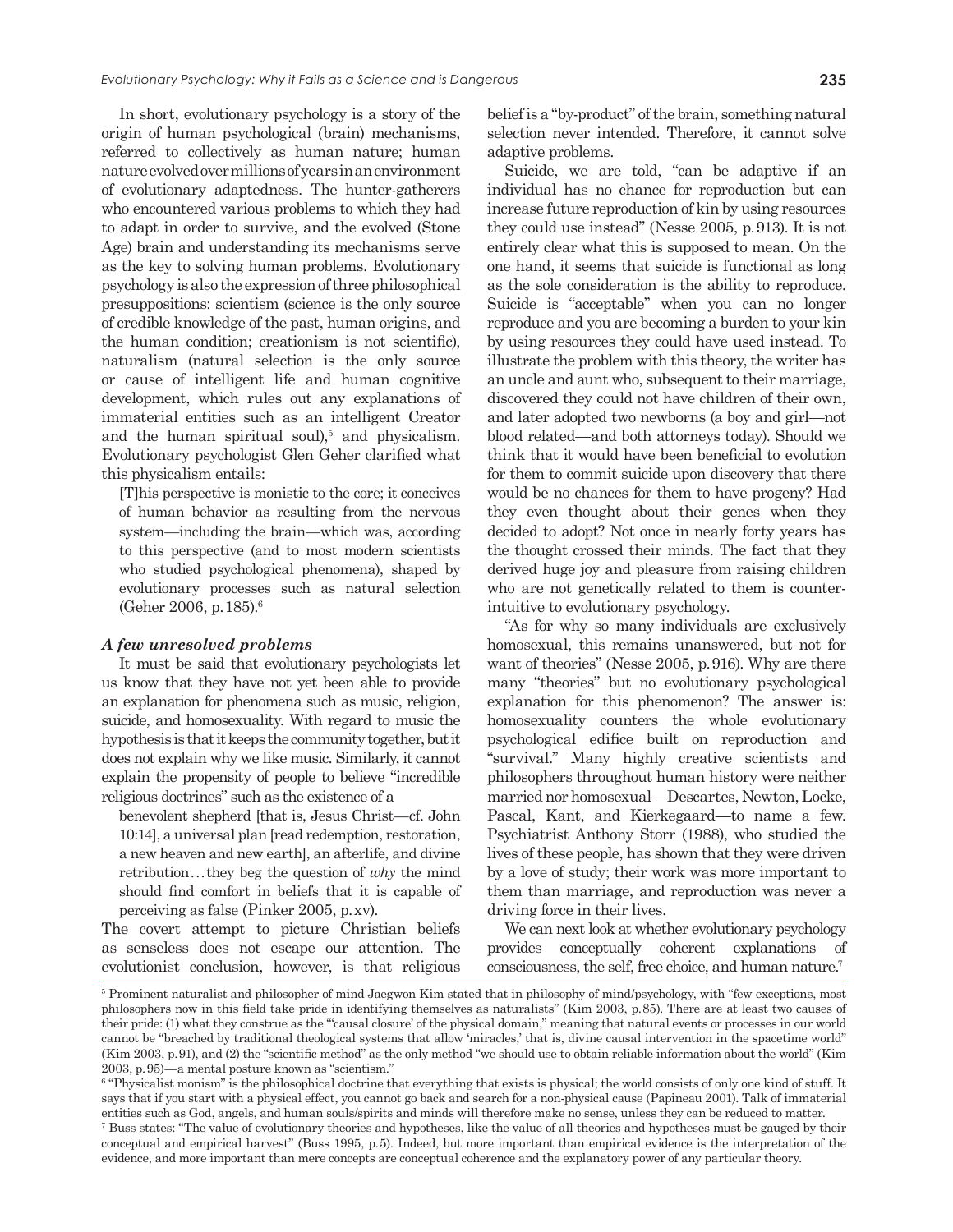# **Section II:**

# **Consciousness, the Self, Free Choice, and Human Nature**

# *Consciousness*

In 1991, the atheist philosopher Daniel Dennett wrote that "human consciousness is just about the last surviving mystery" (Dennett 1991, p.21). Why is consciousness a mystery for evolutionists? It is widely acknowledged that consciousness is the mark of mental life. Naturalist and philosopher John Searle says, "The way that human and animal intelligence works is through consciousness" (Searle 1998, p.31). Pinker concurs with what many non-evolutionary psychologists and philosophers regard as the features of consciousness: self-knowledge, direct access to one's own thoughts, and sentience ("subjective experience, phenomenal awareness, raw feels, firstperson present tense, 'what it is like'"—Pinker 1997, pp.135–136). "Among the various people and objects that an intelligent being can have information about is the being itself," he says, adding, "Not only can I feel pain and see red, I can think to myself" (Pinker 1997, p.134). In short, consciousness is what a person is immediately, directly aware of about himself from a first-person perspective. So why is it a mystery and what is the evolutionary explanation for the reality of consciousness, given that the physical (material) world is all there is, and that natural selection is the only account of how all living things came to be? The consensus view is that consciousness and experiences reside in and "emerges from" (that is, caused by) the brain (Chalmers 2007, p.231).

There are at least three problems facing the evolutionary consensus view. Atheist Colin McGinn put the first problem in the form of a question: "How could the aggregation of millions of individually insentient neurons generate subjective awareness?" (McGinn 2003, p.438). The problem is: If individual neurons are not conscious, then how can the collective—all the brain cells together—be conscious? It is a sound principle that something cannot come from nothing; one thing, in other words, can only pass on to another what itself possesses. The second problem is, "conscious experience is not directly observable in an experimental context" (Chalmers 2007, p.361). Thus, if individual neurons are not consciousness; if consciousness cannot be observed, and from the physical only the physical can come, how can the physical brain cause self-conscious awareness? The third problem is that the explanatory methods of science do not suffice:

the usual methods of cognitive science and

neuroscience fail to account for conscious experience...nothing that they give us can yield an explanation (Chalmers 2007, p.232).

We conclude that conscious experience goes beyond what can be derived from a naturalistic and physicalist account of consciousness. It is for this reason that naturalist and philosopher Jerry Fodor confessed:

Nobody has the slightest idea how anything material could be conscious. Nobody even knows what it would be like to have the slightest idea how anything material could be conscious. So much for the philosophy of consciousness (Fodor 1992).

Professor of philosophy and psychology Margaret Boden agrees (1998, p.10).8

It is therefore no little anomaly that evolutionary psychologists continue to talk about consciousness while they believe there is no such thing as a conscious self, albeit not as historically understood.

#### *The human self*

In 1998, evolutionist and neuroscientist V.S. Ramachandran and writer Sandra Blakeslee registered a question that has apparently plagued scientists for millennia:

In the first half of the next century, science will confront its greatest challenge in trying to answer a question that has been steeped in mysticism and metaphysics for millennia: What is the nature of the self? (Ramachandran and Blakeslee 2003, p.493).

The historical answer to this question is that the self—the *I*, me, person—is the originator and owner of all its conscious experiences (sensations, feelings) and mental states (thoughts, beliefs, longings, desires). We can identify three interrelated causes of why the existence of a self is a problem for science.

First, the idea is that science can explain everything except the center of everyone's inner world, his consciousness. If science cannot explain the nature of the self, then science is unable to provide people with a plausible worldview about the kind of things that exist, their natures, and their coming to be. The second cause is a fear of immaterial entities; subjectivity "becomes a door" through which "religious notions can enter and reassert themselves against" materialism and natural science (Robinson 1982, p.2). The third cause follows naturally: dualism the idea that the material world is not all there is, and a human being is a deep unity of an immaterial spiritual soul and material body—a metaphysical view that evolutionary psychologists totally reject (Hagen 2005, p.146).

Evolutionists decided to treat the self not as a

<sup>&</sup>lt;sup>8</sup> The evolutionary anthropologist John Tooby and his evolutionary psychologist wife, Leda Cosmides, merely conclude on the following note: "At present, both the function of conscious awareness and the principles that regulate conscious access to emotion states and other mental programs are complex and unresolved questions" (Tooby and Cosmides 2005, p.56). In simple terms, they have no explanation for the reality of consciousness.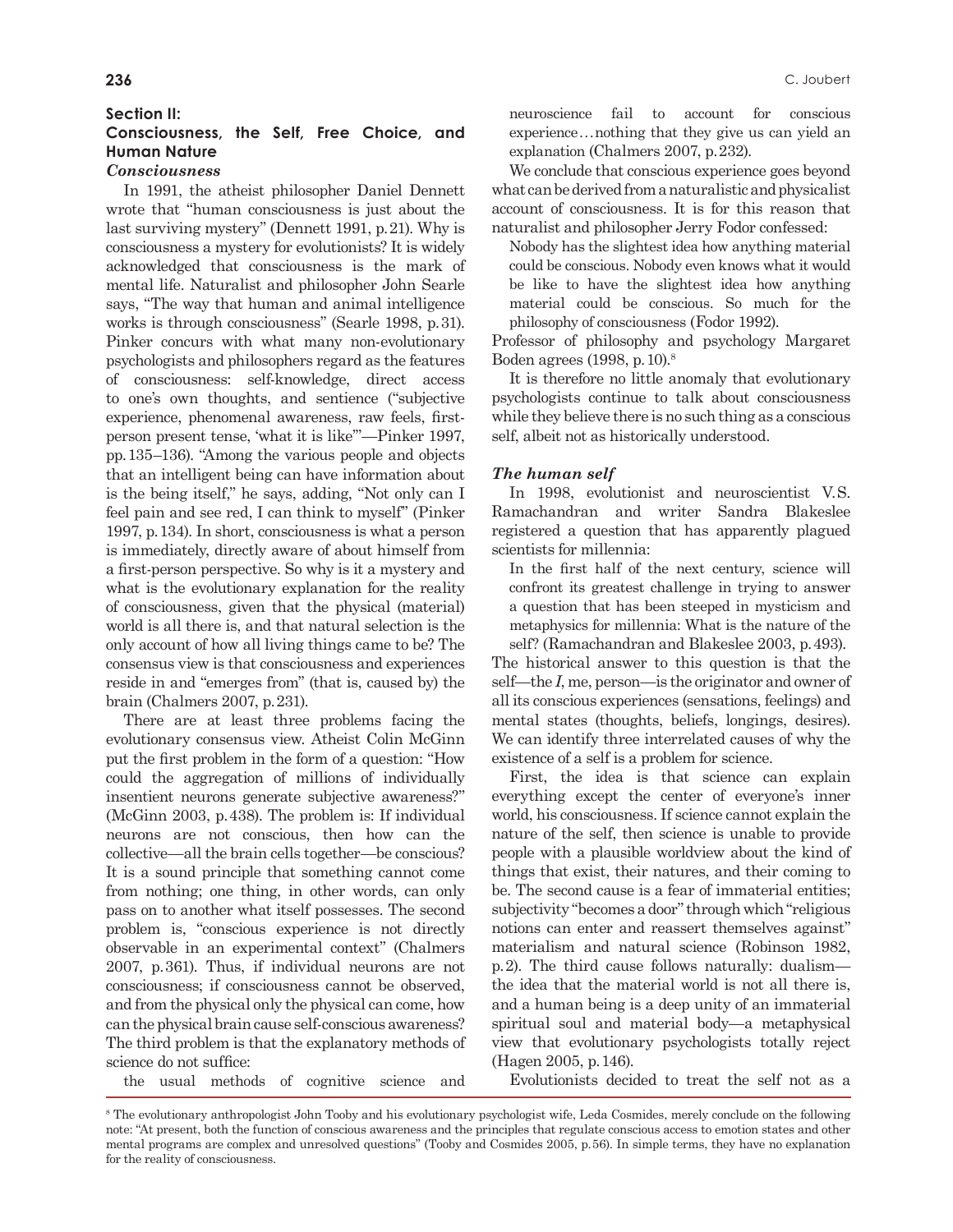conceptual and metaphysical problem, but rather to turn the problem into an empirical problem. They conceptualize the self as a material or physical object that can be observed, studied by scientific methods, and handled with human hands. In the words of Pinker, it

is still tempting to think of the brain as it was shown in old educational cartoons, as a control panel with gauges and levers operated by a user—the self, the soul, the ghost, the person, the "me." But cognitive neuroscience is showing that the self too, is just another network of brain systems (Pinker 2002, p.42).

We shall document that Pinker's statement is far from true. However, Pinker registers an inconsistency. How can he and his fellows continue to talk about selfknowledge and "direct access to one's own thoughts" when not a single person has access to his own brain? It is misleading and incoherent, to say the least. But Searle thinks he has an answer, namely, that it is useful to talk that way:

We do need to postulate the self, but it is a purely formal postulation. It is not an additional entity [that is, in addition to the brain] (Searle 2007, p.121).

So either we deceive ourselves to think we are not our brains, or evolutionary psychologists are deceiving us when they talk "as if" the self is something other than the brain, when it is not. We have already seen that they retain mental terminology when they actually have the brain in mind; so their terminology is extremely misleading.

# *Agency and free choice*

#### According to naturalist John Bishop,

[T]he problem of natural agency is an ontological problem—a problem about whether the existence of actions can be admitted within a natural scientific ontology....[A]gent causal relations do not belong to the ontology of the natural perspective. Naturalism does not essentially employ the concept of a causal relation whose first member is in the category of person or agent (or even, for that matter, in the broader category of continuant or "substance"). All natural causal relations have first members in the category of event or state of affairs (Bishop 1989, p.40).

Bishop acknowledges that natural agency is a problem for the evolutionist. But let us first clarify what an "agent" is.<sup>9</sup> An agent is a person with special capacities as part of his constitution—thoughts, beliefs, desires, sensations (feelings), the ability to know, understand, evaluate (judge), act, and so on. Second, an agent must possess consciousness, otherwise he would be unable to present to himself possible courses of action and evaluate whether a given action

is appropriate or not, including evaluating whether his beliefs, desires, feelings, or thoughts—associated with the action—is relevant or not. Third, an agent must remain the same through change; otherwise a person who committed a crime a week ago and is now standing in front of the judge cannot be punished for his crimes if he is found guilty. And fourth, an agent must be free in two senses: he must be able to do something freely and must have the ability to do otherwise, or have willed to do otherwise. Why then is agency another problem for the evolutionist?

"Agency" is a conceptualization of free will and choice in terms of which a core component of an intentional act is an intentional endeavoring or purposing. If a person can exercise active power as a first or originating mover in trying to bring about some effect for a reason, then a person also has the ability to refrain from exercising active power. The reason for an action serves as the purpose or goal for which a person acts. In other words, an agent acts voluntarily, for example, choosing freely to think about one thing rather than another, or directing his attention on one object in a garden and then another. These are necessary and sufficient conditions for an intentional act. This is a problem for the evolutionist because moral (and intellectual) responsibility entails freedom as a necessary condition for responsibility, and reconciling a naturalistic and ethical perspective becomes impossible for the naturalist. In the words of Bishop:

The idea of a responsible agent, with the "originative" ability to initiate events in the natural world, does not sit easily with the idea of [an agent as] a natural organism (Bishop 1989, p.1).

The evolutionary psychologist tries to answer this problem, but fails. We have already had occasion to note that evolutionary psychologists believe that the brain consists of a collection or bundle of physical mechanisms or modules. Pinker tells us that thoughts and behavior are "generated" (that is, caused) by a "struggle among mental modules with differing agendas and goals" (Pinker 2002, p.40; the reader should note that Pinker ascribes personality attributes to mere matter, a phenomenon known as *anthropomorphising*). Despite the fact that some behaviors have no "inhibitory breaks," we have no reason to be concerned, because there is another brain system, the "supervisory system" that "push[es] the buttons of behavior and override habits and urges" which, and we note carefully, are not "implementations of [a] rational free agent" (Pinker 2002, p.43). This conception raises some philosophical questions for the evolutionary psychologist to consider.

If behavior is determined by having the right gene

<sup>9</sup> For insight into the nature of what is known as "libertarian agency," see Goetz (2000, pp.156–186).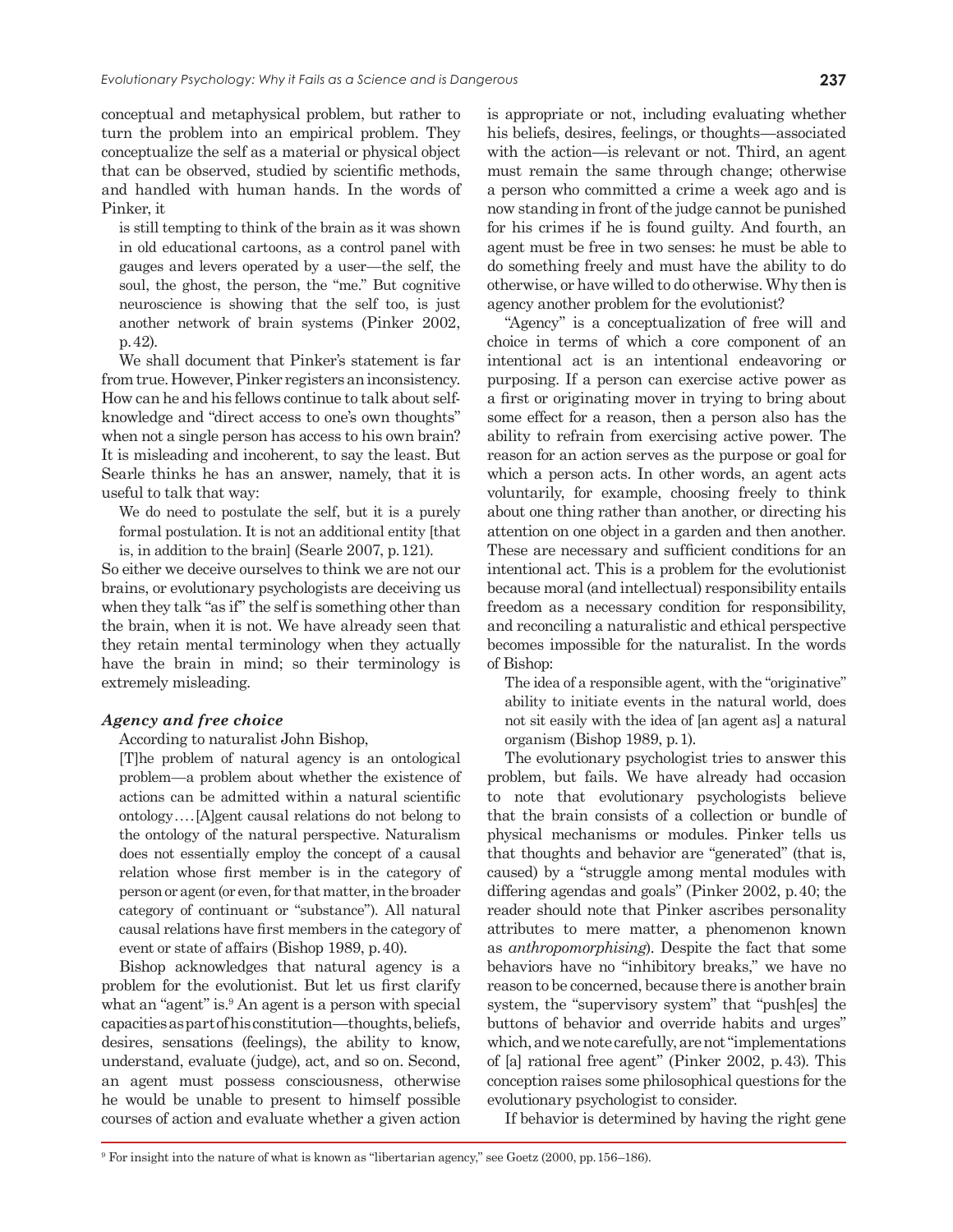in place, or is caused by molecules in motion in the brain, and someone is caught in an act of rape, theft, or being dishonest, could an appeal to an impersonal "supervisory system" do? It is counter-intuitive to think that an *im*personal supervisory "system" can accept responsibility for choices and intentions in the same way a person can. If people's behavior is determined (set/fixed) by activities in their brains, then surely it follows that we cannot hold them responsible for irrational behavior, in just the same way as we cannot hold people responsible for contracting leukemia. If Pinker's evolutionary story is true, then we cannot hold people responsible for speeding in traffic. But then, what would be the point to safeguard people against accidents if they cannot be held responsible and accountable for their actions, or if we consider them as being incapable of self-control? It appears that to take people to be rational and able to exercise choices is a precondition for considering their actions to be genuine instances of free agency, or of making sense of their mental states, or of their ability to fake them, thus being capable of entertaining both true and false thoughts.

Something should be conceded in this line of argument, and that is that people do things for a reason, even if it is not a good reason or a belief not necessarily rational. It is a chilling idea, but Pinker points out (with special hope?), it may just be that biology will show that we are all blameless for our misdeeds and our "heart[s] of darkness" (Pinker 2002, pp.51, 76).

However, five years before Pinker wrote these words, he already indicated that free will is simply

another enigma...How can my actions be a choice for which I am responsible if they are completely caused by my genes, my upbringing, and my brain state? (Pinker 1997, p.558);

A final conundrum is morality...How did *ought* emerge from a universe of particles and planets, genes and bodies? (Pinker 1997, p.559).

His expert conclusion is that "perhaps we cannot solve conundrums like free will and sentience" (Pinker 1997, p.561). By now it is evident why not; the idea of a responsible agent (self) with the originative power to initiate events in the natural world cannot make sense in the worldview of evolutionism. The same holds true of human nature.

#### *Human nature*

To be consistent with the evolutionary story of origins, evolutionary psychologists must do two things. First, they must necessarily postulate an unbreakable continuance between particles, animals, and human beings. In other words, they must believe that one kind of thing is able to produce another thing very different from itself in kind, for example, an ape

to produce a human being. Why must they necessarily maintain this view? They are very aware that an unchanging nature or essence make the evolutionary story wholly untenable. In the words of naturalist Ernst Mayr:

The outstanding characteristic of an essence [nature] is its unchanging permanence....If species had such an essence, gradual evolution would be impossible (Mayr 1987, p.156).

This was also the realization of evolutionist and philosopher David Hull (1989, pp.74–75). Evolutionary psychologists must also reduce the metaphysical concept of human nature to a biological concept. We have previously seen that evolutionary psychologists regard the collection or aggregate of brain mechanisms as comprising our universal human nature. But this naturalistic reduction creates several problems for the evolutionary psychologist to explain.

If the brain consists of thousands of modules, each responsible for some particular psychological "trait" (perception, reasoning, memory, decision, choice, language, goals, planning, emotions, and so on), what unifies them into a single whole, given that there is no self who is generating or causing its own thoughts, beliefs, sensations, and desires, or that is the owner of all its experiences and mental states? We are left in the dark if the brain is not conscious. Further, if human nature is to be understood in terms of operations of the brain, then a human being does not come into being at conception, but only when a fully functional brain has developed. But, if the whole brain and its individual operating mechanisms comprise human nature, then, when a human being loses 20% of his brain he must necessarily lose 20% of his nature. And that cannot be; a person who has parts of his brain removed because of a brain tumor is still a fully human being. By contrast, something that loses its nature, or parts thereof, will cease to exist; if a fish turns into a dog tomorrow, we will say the fish ceased to exist, and a dog came into being. In different words, a nature tells us what something is and what it is that makes it what it is. It is therefore an all or nothing affair, because the inner nature of living things does not come in degrees.

It is not like someone walking into a room with a first step, then a second, until the person finally entered the room. The implication for our understanding of the human person is this: there is no such thing as a non-human person. There can be persons that are not human (God, angels), but no humans that are not persons. By analogy, there can be colors that are not red, but no red things that are not colored things. But there is one more point. If the brain is constantly changing in blood flow and oxygen levels, and if the brain regularly gains and discards some of its parts, what can account for the sameness of the self's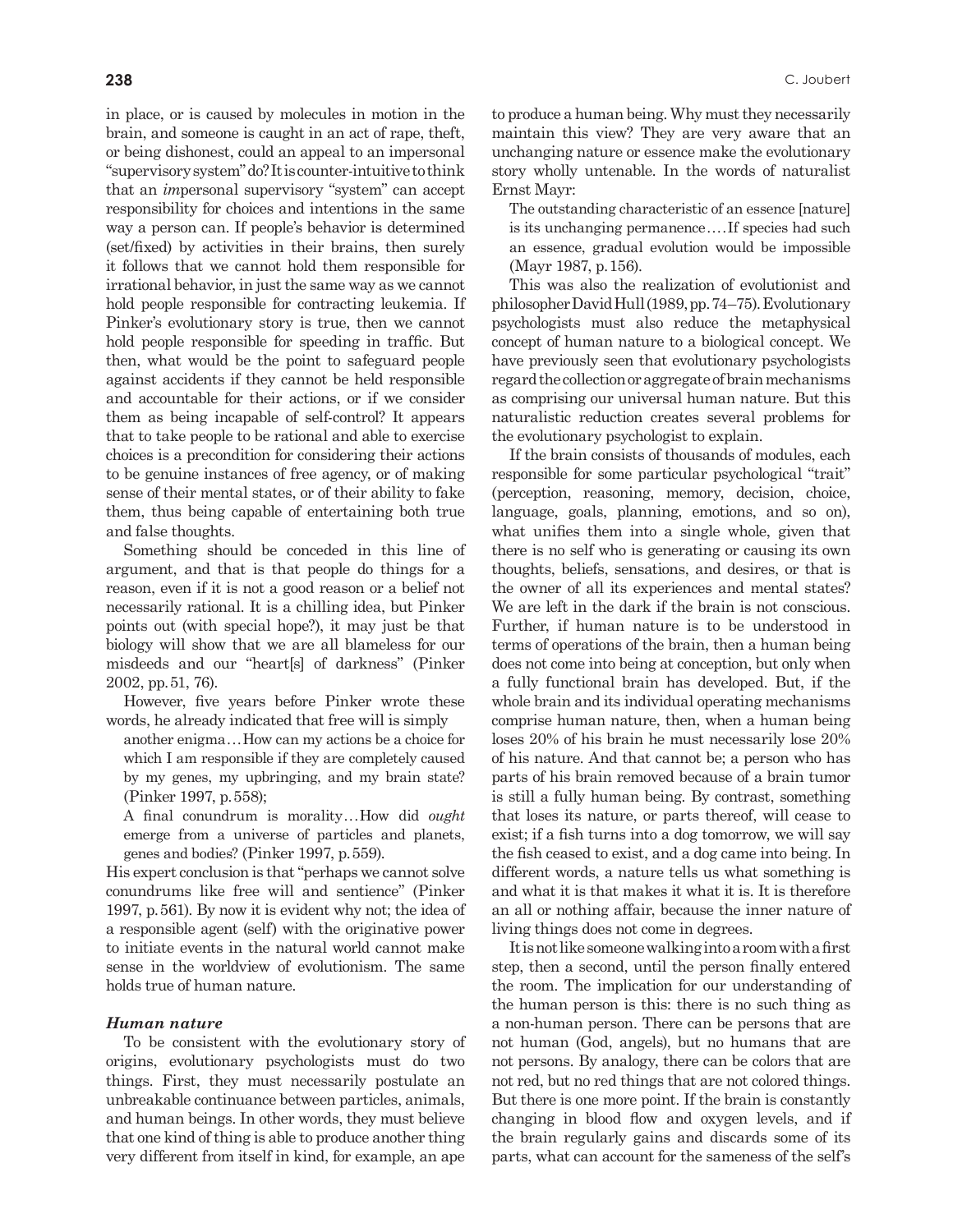identity through change over time? Evolutionary psychologists leave us in the dark. However, there is another explanation for why human nature is an all or nothing affair.

The self is an enduring individual substance and is not identical with an interval of time. Times have parts; an enduring individual thing is a continuant, and moves through time. It is not like a cricket match with innings at different times. It can therefore exist at more than one time; it can persist through changes (like a leaf and chameleon turning from green to brown) in its properties and still remain the same thing—that is, what it is.

The point is that properties do not show up in the world by themselves. Substances are the owners of their properties; properties are "in" them, but not like water in a glass. A substance is a whole and is not an entity that "emerges" from interaction between externally related properties, parts, and capacities. The unity of a substance is ontologically prior to its parts, and parts are what they are in virtue of the nature of a substance and their function in the substance as a whole. The capacities of a substance are therefore possessed by it solely by virtue of the substance belonging to a natural kind; the capacities James has are his because he belongs to the natural kind "being human." James as a person or self is therefore prior to his parts; parts are gathered and formed by the direction of an immaterial soul and its nature taken as a whole.

If a human being is the kind of entity it is, because of the essential properties it has by virtue of its basic nature, then a description of the powers or capacities and functions of the self will provide more accurate information about a human being than an analysis of a brain. In other words, we can think of the nature of the soul as a "this-such"—kind of thing—a combination of a universal nature, an individuating part, and the relation that connects them.10

Evolutionary psychologists are physicalists. For them the self is a brain and central nervous system plus a body, and conscious mental life—thoughts, desires, emotions, and pain (sensations with a certain felt quality) is nothing but physical events in the brain. But the properties of matter are such things as weight, size (length, width, and height), shape, hardness, and density, none of which are characteristic of consciousness and mental states. No thought or belief can be put on a scale to measure its size, shape, or weight.

To see the difference, picture a red rose you saw and smelled two days ago. If you close your eyes and pay attention to your mind's image, you see a red color (a property of the rose). You are experiencing the rose you smelled. Note two things: (1) there is neither a red rose alongside you nor inside you, yet (2) there is something red inside you—in your mind—namely, the image of the red rose. Now, if a neuroscientist opens your skull, he will not find a red image in your brain while you are having the sense image. The sense image has a property in your mind—redness—that your brain does not have. Therefore, the mind and brain are not identical. In other words, the red rose's sense image is a mental entity of your immaterial self, and not a physical one. The same holds true for the smell of the rose. The neuroscientist will not find the odor of the rose and/or its pleasantness in your brain.

The simple fact is that consciousness is constituted by a subjective feel or texture of experience itself, which, as we saw earlier, the physicalist cannot explain. If physicalism is true, then there is no mental self; the brain is the only possessor of mental life construed as physical events or states of the brain. In contrast, the first-person point of view is the vantage point that I use to describe the world from my own perspective. So when I use the indexical "I," it refers to my self that knows by a direct, immediate, private acquaintance with my own consciousness in acts of self-awareness. But I do not know what is going on in my brain; neither do I need to know. This difference shows why a neuroscientist who is watching a person's brain on a computer screen while he is thinking, has to ask the person to give a report of what he is thinking about, and why. And since he has no access to his own brain, the report cannot be a report of his brain or about what is going on in his brain. Thus, and again, mental states and brain states cannot be identical.

Finally, as noted, evolutionary psychologists teach that brain mechanisms are far from free and the self is just a useful fiction. Thus, given choice A and B, I will be unable to choose either one. In a word, human free will does not exist. Because human free will does not exist, determinism must be true. This means, for physicalism to work, evolutionary psychologists have to radically revise our commonsense notions of freedom, responsibility, praise and blame, obligation, and punishment. And if these commonsense notions exist and are true, this no free will idea is nothing less than dangerous. Agent causation requires free will, and substance dualism (immaterial soul/self and material brain) embrace this view.

With this in mind, we can now proceed to look at reasons why science has not succeeded in demonstrating that the self is not distinct from the brain, and thus is contrary to what evolutionary psychologists would have people believe.

10 For an excellent discussion of universals and a universal nature as a "bare particular," see Moreland (2001, pp.148–157).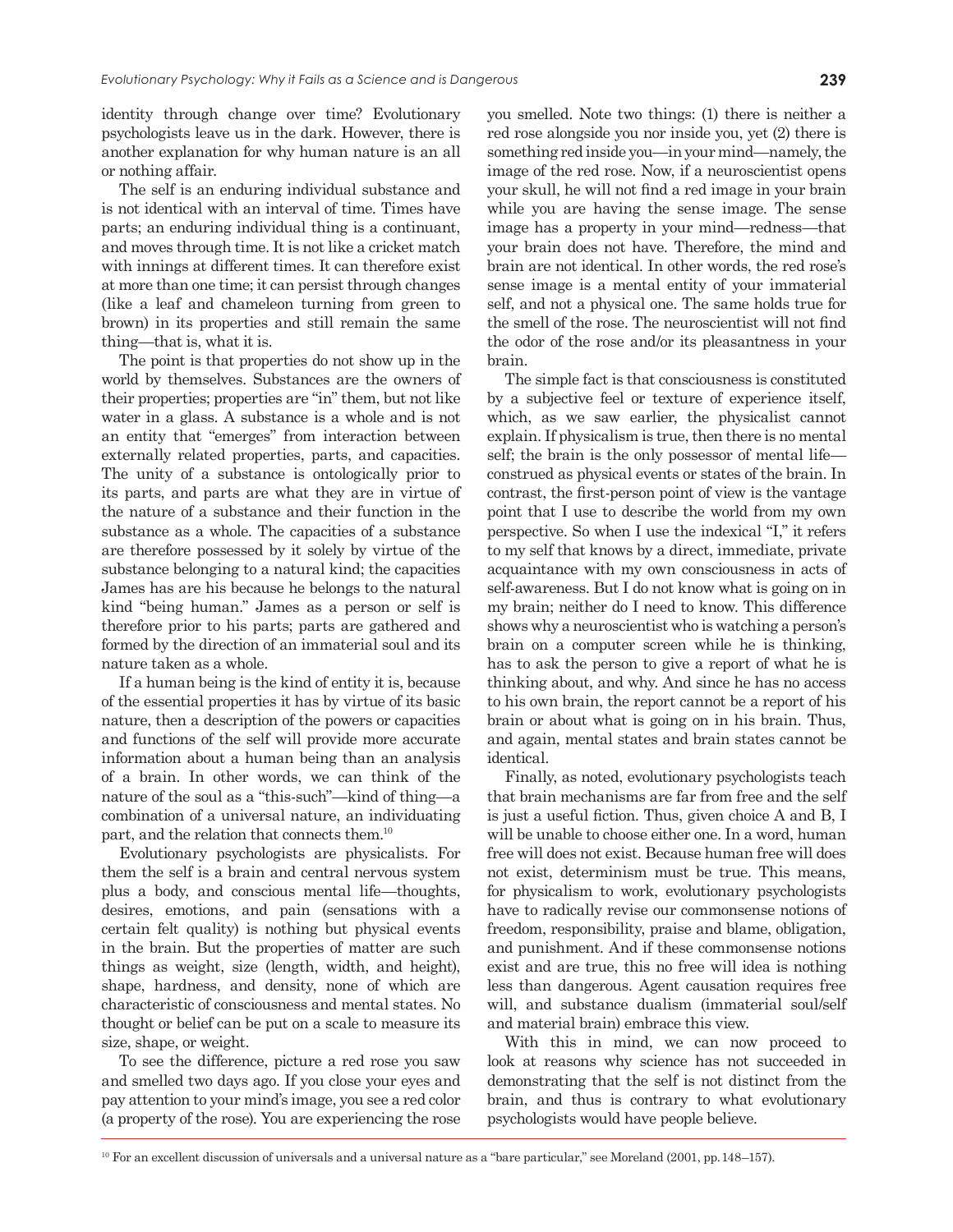#### **Section III:**

# **Scientific Evidence for the Existence of an Immaterial Self**

Experimental study such as those conducted by David McCabe and Alan Castel (2008), Deena Weisberg and four colleagues (2008), and Donato Ramani (2009) has shown that there are at least two major reasons why neuroscientific information generates interest in knowledge of the brain. On the one hand, neuroscience is perceived to have the authority and prestige of a hard empirical science, and seeing neuroscientific information may allure people into believing they have received a scientific explanation when they have not;

People may therefore uncritically accept any explanation containing neuroscientific information," even if "the neuroscientific information is irrelevant to the logic of the explanation (Weisberg et al. 2008, p.470).

People believe explanations to be valid even when these explanations contain significant flaws or gaps in reasoning. Conversely, brain images have a particular persuasive potential conferring credibility to neuroscience data.

It is therefore crucially important to bear in mind that the

discipline of neuroscience today is materialistic. That is, it assumes that the mind is quite simply the physical workings of the brain (Beauregard and O'Leary 2007, p.x).

As we have previously seen, this is precisely the view held by evolutionary psychologists. But it is also true of the discipline known as the philosophy of mind. In the words of evolutionists George Botterill and Peter Carruthers: "*physicalism* of one sort or another is now the default approach in the philosophy of mind" (Botterill and Carruthers 1999, p.4). Thus, if we would make a mistake and blindly accept what we are being told about ourselves by certain psychologists, neuroscientists, and philosophers; their interpretation of scientific data is a manifestation of their metaphysical (philosophical) presuppositions.

The scientific evidence tells us that a brain is not conscious, you are. In the words of Searle: "No single neuron can cause and realize thoughts" (Searle 2007, p.99). In other words, a brain does not think, you do. Eminent neurophysiologist Maxwell Bennett and philosopher Peter Hacker let us know that the only thing a brain scientist knows about a person when he is looking at the person's brain is "what goes on there while he is thinking; all fMRI scanners can show is which parts of his brain are metabolizing more oxygen than others when the person in the scanner is thinking" (Bennett and Hacker 2007, p.143). Put another way, the only thing a neuroscientist could discover are neural (brain) states that correlate with

certain states of consciousness. "But *that* discovery cannot show that it is *the brain* that is conscious" (Bennett and Hacker 2007, p.136).

"The goal of psychotherapy is to help people choose new patterns of behavior," says neuroscientist Mario Beauregard (2007, p.232). He then adds that intentionality,

(the first-person perspective) is essential because the psychotherapeutic work is guided to a large extent by the content of the patient's mental states and processes, for example, thoughts and feelings (Beauregard 2007, p.232).

He concludes his long academic paper in which he discusses various scientific studies as follows:

Agentic factors, such as beliefs, goals, aspirations, desires, and expectations...cogently supports the interactionist view that the contents of subjective experience can causally influence physiological processes/events in the brain (Beauregard 2007, p.233).

The word "interactionist" refers to the interactive relationship between the soul/mind and body/brain.

In an experimental study of the effects of placebos ("drugs" that have no active, pharmacological ingredients) and antidepressants in patients with major depression, psychiatrist Helen Mayberg and six other researchers found that placebos produce changes in the brain that are "indistinguishable from that seen with active antidepressant treatment" (Mayberg et al. 2002, p.728). This indicates that placebos clearly demonstrate a mind/brain interaction that is guided by subjective factors such as beliefs, expectations, meaning, and hope. The researchers concluded that attention to "new cognitive strategies that enhance awareness of self-defeating thinking styles and behavioral patterns that contribute to feelings of depression is a primary goal" (Mayberg et al. 2002, p.731). This is not at all new to a Christian.

Scripture abounds with examples of the interaction between a person's spiritual state (the heart), the content of his thoughts, feelings, desires, and physical health, including "Have mercy on me, O LORD, for I am in trouble; My eye wastes away with grief, Yes, my soul and my body!" (Psalm 31:9); "When I kept silent, my bones grew old through my groaning all the day long." (Psalm 32:3); "Anxiety in the heart of man causes depression,..." (Proverbs 12:25); "Hope deferred makes the heart sick, but when the desire comes, it is a tree of life." (Proverbs 13:12); "A sound heart is life to the body, but envy is rottenness to the bones" (Proverbs 14:30); "A merry heart makes a cheerful countenance, but by sorrow of the heart the spirit is broken" (Proverbs 15:13); "A merry heart does good, like medicine, but a broken spirit dries the bones" (Proverbs 17:22); "Whoever guards his mouth and tongue keeps his soul from troubles" (Proverbs 21:23).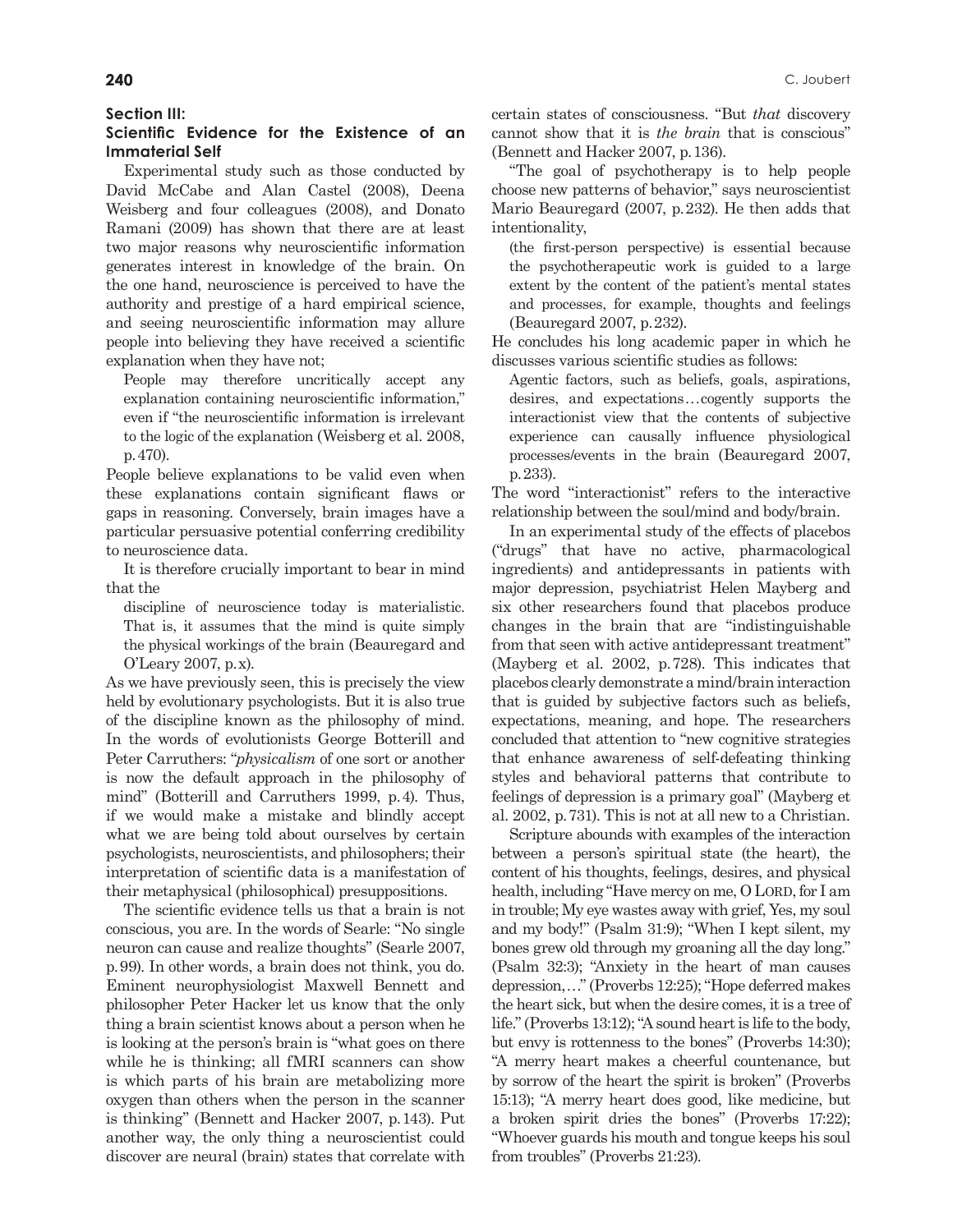All these texts show three things: (1) the "heart of man reflects man" (Proverbs 27:19; cf. 1 Peter 3:4); (2) the writers who recorded these texts reflect knowledge of human persons without any understanding of the brain; (3) honest, straightforward interpretations if scientific data will never contradict the issues about which the Bible speaks. Recall that brain scientists found that self-defeating thinking styles and conduct are causing physiological changes in the brain. The Apostle Paul expressed this truth without any reference to the brain:

...whatever things are true, whatever things are noble, whatever things are just, whatever things are pure, whatever things are lovely, whatever things are of good report, if there is any virtue and if there is anything praiseworthy—meditate on these things. The things which you learned and received and heard and saw in me, these do, and the God of peace will be with you (Philippians 4:8–9).

#### **Section IV:**

# **Evolutionary Psychology as the Anti-Thesis of Biblical Revelation**

Evolutionary psychologists claim that vision, language, emotions, and cognitive functions are all products of a physical process called natural selection. Atheist Richard Dawkins describes the properties of this "maker" as follows:

Natural selection, the blind, unconscious, automatic process which Darwin discovered, and which we now know is the explanation for the existence and apparently purposeful form of all life, has no purpose in mind. It has no mind, and no mind's eye. It does not plan for the future. It has no vision, no foresight, not sight at all. If it can be said to play the role of watchmaker in nature, it is the *blind* watchmaker" (Dawkins 2006, p.5).

We have seen that evolutionary psychologists must believe in the continuity between particles, animals, and human beings. Human beings evolved from some ape-like creatures over millions of years, and death, evil, and suffering must have been present in the world prior to the Fall of Adam and Eve ("ancestral hominids were ground-living primates; omnivores"—Tooby and Cosmides 2005, p.24). Natural selection also produced all human organs including the eye (Cosmides and Tooby 1997, p.14). These beliefs are in total contradistinction of how the Bible describes the Creator and His creation. Reasons that show that it is impossible to conceive of the Creation without an all-powerful Creator and design without a maximally intelligent Designer are:

- In the beginning God created the heavens and the earth (Genesis 1:1).
- Who has measured the waters[a] in the hollow of His

hand, measured heaven with a span and calculated the dust of the earth in a measure? Weighed the mountains in scales and the hills in a balance? Who has directed the Spirit of the LORD, or as His counselor has taught Him? With whom did He take counsel, and who instructed Him, and taught Him in the path of justice? Who taught Him knowledge, and showed Him the way of understanding? (Isaiah 40:12–14).

- The heavens declare the glory of God; and the firmament shows His handiwork (Psalm 19:1; cf. Romans 1:20).
- And the LORD God formed man of the dust of the ground, and breathed into his nostrils the breath of life; and man became a living being (Genesis 2:7).
- And the LORD God caused a deep sleep to fall on Adam, and he slept; and He took one of his ribs, and closed up the flesh in its place (Genesis 2:21).
- For we are His workmanship, created in Christ Jesus... (Ephesians 2:10).
- He who planted the ear, shall He not hear? He who formed the eye, shall He not see? (Psalm 94:9).
- Then God saw everything that He had made, and indeed it was very good. So the evening and the morning were the sixth day (Genesis 1:31).
- Six days you shall labor and do all your work, but the seventh day is the Sabbath of the LORD your God. In it you shall do no work: you, nor your son, nor your daughter, nor your male servant, nor your female servant, nor your cattle, nor your stranger who is within your gates. For in six days the LORD made the heavens and the earth, the sea, and all that is in them, and rested the seventh day... (Exodus 20:9–11).

In contrast to the natural story of evolution, is

- 1. the biblical Creation account and the supernatural activities of the Creator (Genesis 1:1, 2; Isaiah 40:12–14); and
- 2. in contrast to the man-inspired physical story of natural selection, is the Spirit-inspired Word of God or Scripture (2 Timothy 3:16);
- 3. in contrast to the story of millions and billions of years of gradual evolution, is the direct, immediate, and fully functional creation of the Creator over a period of six days of 24-hours each ("let there be"—10 times; "and it was so"—7 times; "God saw that it was good"—7 times; "there was evening and there was morning, the Xth day"—6 times; cf. Genesis 1:3–31); and
- 4. in contrast to the story of human beings evolving from some ape-like creatures over millions of years, is the Creation account of the direct and immediate creation of Adam and Eve in the image of God, in mature form, and separate from animals (Genesis 1:26–27, 2:7, 21–23, 5:1–3; James 3:9);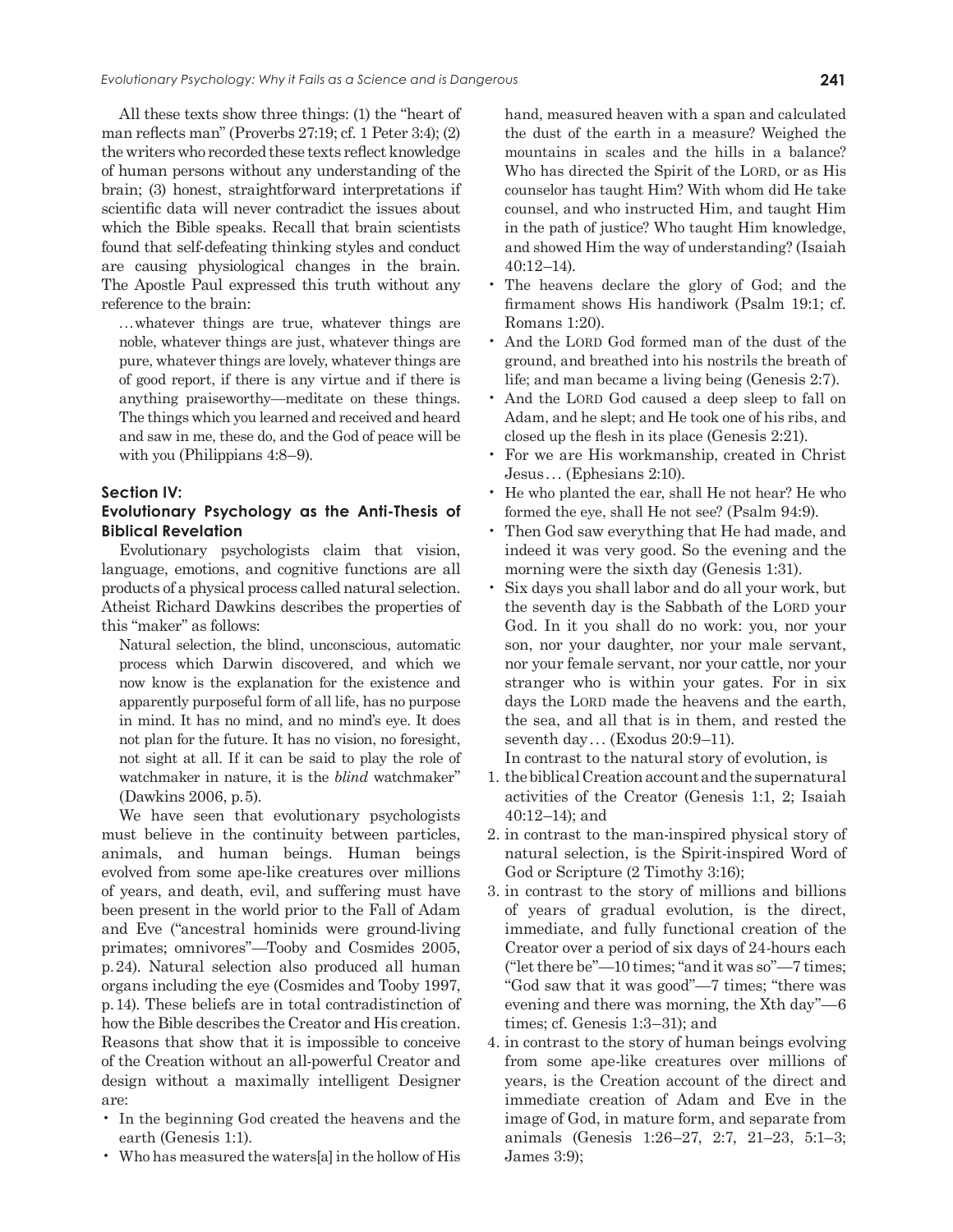- 5. in contrast to the evolutionary emphasis on and story of the brain, is the soul or spirit of man (Zachariah 12:1; Matthew 10:28; James 2:26) and the human heart ("Keep your heart with all diligence, for out of it spring the issues of life"—Proverbs 4:23; "For from within, out of the heart of men, proceed evil thoughts, adulteries, fornications, murders, thefts, covetousness, wickedness, deceit, lewdness, an evil eye, blasphemy, pride, foolishness. All these evil things come from within and defile a man"—Mark 7:21–23);
- 6. in contrast to the story of one kind of thing capable of evolving into another thing different from itself, is the creation of natural (created) kinds with the ability to reproduce only "after their kind" (Genesis 1:11–12, 20–21, 24–25);
- 7. in contrast to the evolutionary story of millions of years of death and suffering before the Fall, is the "very good" creation of the Creator (Genesis 1:31) and spiritual and physical death following the rebellion of Adam (Genesis 3; Romans 5:12–21, 8:18–25);
- 8. in contrast to the evolutionary story with its emphasis on the here and now, and reproduction and survival, is the glorious hope provided by the Creator in the beginning (Genesis 3:15), a new heart and eternal life now (John 3:3–7), and a new heaven and new earth one day in the future (John 14:2; Revelation 21:1–5, 22:1–5). The factual conclusion is that the evolutionary psychological story about us and that of the Word of God represent two fundamentally different and divergent paths.

Thus, in contrast to evolutionary psychologists who are under pressure to explain to us how human nature, consciousness, the self, and agency can "emerge" from brain matter and how we could have evolved from ape-like creatures, biblical creationists are under no such pressure. God not only created kinds of things and equipped them with abilities appropriate to and natural for them to exercise, but also created the first human persons in His image. Creationists already have a first instance of a perfect Person; in God they have a paradigm case of what a self-conscious, moral agent is, and accept therefore that their inner psychological, spiritual, and moral properties, capacities, and qualities are analogous to those of their Creator. In other words, they accept that human persons are ontologically, epistemologically and morally analogous to God.

# *Moral concerns*

According to evolutionary psychologists, an explanatory hypothesis for some emotion or cognitive faculty must begin with a theory of how that faculty would have enhanced the reproductive chances of the bearer of that faculty in an ancestral environment (Pinker 2005, p.xiv). The relevant question is, for what was the faculty (trait) useful? The most consistent answer for the evolutionary psychologist is to say the attaining of some reproduction-related goal. The follow-up question is: would it be wrong to lie or deceive someone if and when a person is presented with an opportunity to be sexually unfaithful to his spouse? V.S. Ramachandran and Sandra Blakeslee assert that the biological ability to lie and deceive evolved because "of the need to impose stability, internal consistency and coherence on behavior" and the "need to conceal the truth from other people". The theory, which they do not find convincing, is that evolution "allow[s] you to lie...as a car salesman can. After all...it might be useful to lie—in a job interview or during courtship ('I'm not married')." However, they add, the problem is that "your limbic system often gives the game away" (Ramachandran and Blakeslee 2003, p.507).

Why should the brain work against itself (assuming for a moment that it can think and feel) when it is useful and in its own interest to lie and deceive? It just does not make sense. However, it is easy to see here the seeds of the philosophy of pragmatism. In this pragmatic view, the question is not whether something is true, but whether it works for you. But even if it works, it would still be wrong. It is hard to see how harmonious living in society could be possible if people do not keep their promises, do not comply with their agreements, or do not fulfill their contractual obligations. Scripturally lies and deception are tied to the nature of the evil one (cf. Genesis 3:1–7; John 8:44; 2 Corinthians 11:3, 13–15; 1 Peter 5:8; 1 John 3:12).

About incest, evolutionary psychologists claim: "incest avoidance and love for family members are rooted in evolved mechanisms for kin recognition" (Tooby and Cosmides 2005, p.7). Tooby and Cosmides further tell us that there are a number of things that evolutionary psychologists are very certain of, and one of those things is that our ancestors had "deleterious recessives rendering them subject to inbreeding depression if they mated with siblings" (Tooby and Cosmides 2005, pp.23–24). The relevant question is, is this an acceptable explanation? Nowhere are the two evolutionists telling us that our ancestors avoided incest because they thought it would have been an immoral thing or morally repugnant thing to do; we are simply left with the impression that "inbreeding depression" was too much for them to bear, and that it would have interfered with someone's reproductive success (or "survival").

It may therefore come as a surprise to the reader, but many behaviors which we would normally categorize as abnormal, criminal, and sinful are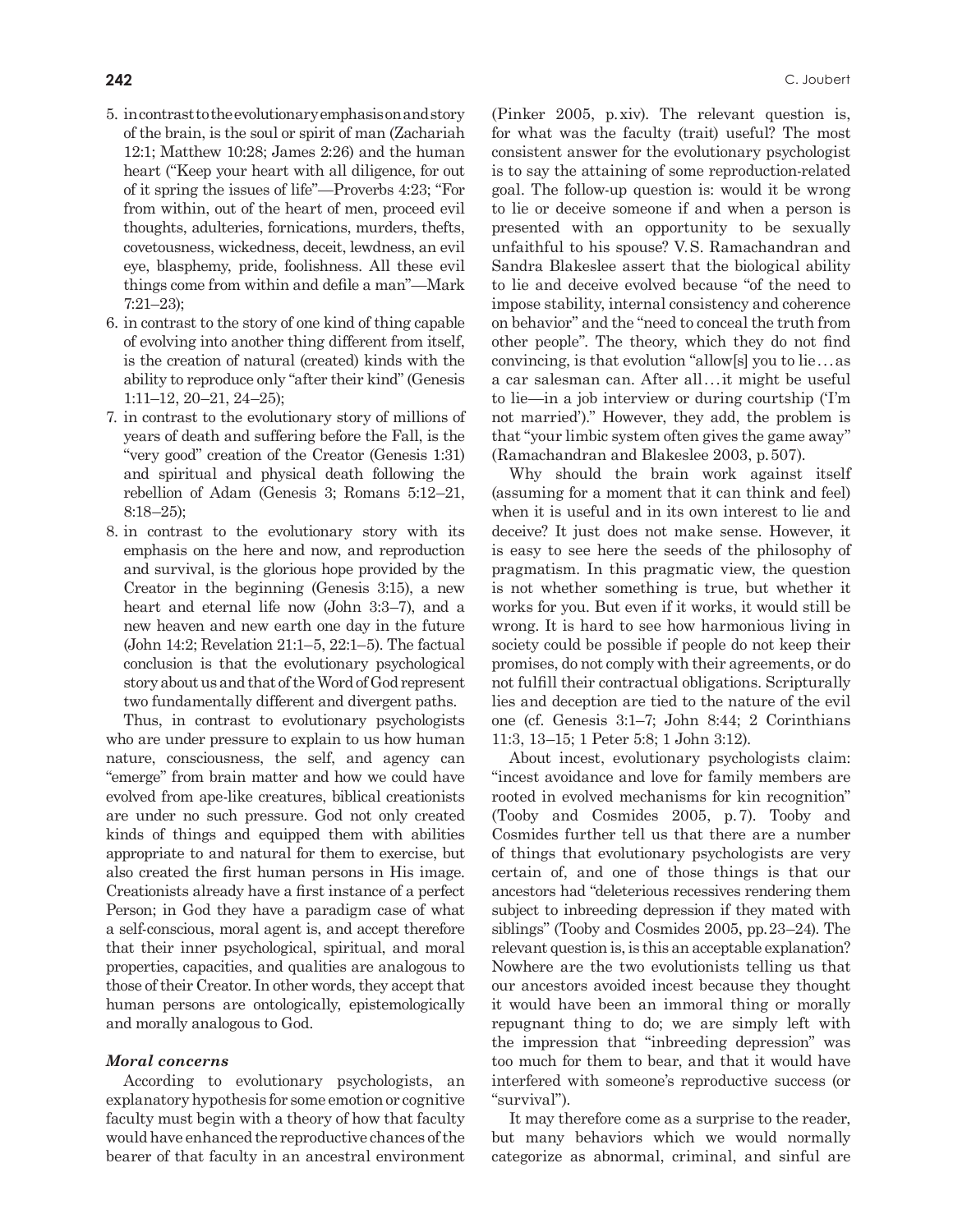not so categorized by evolutionary psychologists.<sup>11</sup> Consider the so-called "postpartum depression" disorder. The disorder refers to the tendency of mothers to withdraw attention from a newborn straight after birth. And it is quite correct; it has been universally regarded as a "mental illness." However, according to evolutionary psychologists, postpartum depression is

consistent with what would be expected in an adaptation whose function is to reduce investment in the newborn when there are insufficient resources and social support, or when the infant has serious health problems suggesting that it would not survive and reproduce in a foraging world (Sell et al. 2003, pp.51–52).

Certainly the realization of a lack of support (financial or otherwise) could lead to depression, but evolutionary psychologists leave us with the impression that the mother's withdrawal from the newborn is normal, if not excusable, and therefore not to be seen as morally irresponsible conduct. Could it be that the newborn is simply not wanted? Is this not the killing of an innocent and helpless human being? Could it be that the decision to let the baby die leads to guilt which in turn causes the depression? If so, then that is precisely in accord with how the Creator designed us to function. If guilt is an emotion that follows from judging oneself in violation of a standard, then this phenomenon is a demonstration of the moral law of God written in the human heart of which the conscience bears witness (Romans 2:14): "You shall not murder" (Exodus 20:13).

Evolutionary psychologists explain criminal behavior (cf. footnote 11) as just one of three strategies referred to by "exploitive resource acquisition strategies" (Buss 2012, pp.93–94). What these strategies entail is the procuring of resources by taking them from other people through tactics of threat, coercion, force, terrorism, deception, manipulation, or murder. The purpose of this behavior, we are told, is to achieve reproductively-relevant goals or resources. How should we go about, or, how did our ancestors go about achieving these ends? By attaining some form of status. But why status in particular as oppose to being relatively poor, but honest, hard-working, and being respectful to others? Position or rank is useful; its usefulness determines easy access to things such as "desirable mates." So why would one take (steal) from others that which do not belong to oneself?

The core of the evolutionary psychological

explanation lies in the phrases "rapid means" and "more quickly." Buss puts it as follows: (1) "Exploiting the resources from others is often a rapid means of resource acquisition. Successful theft secures resources more quickly than relying on one's own hard-earned labors"; (2) "Sexual assault secures sexual access more rapidly than the longer process of honest courtship"; (3) "Killing a rival often secures rapid access to that rival's resources, as well as quickly eliminating a key resource of competition for as yet-unclaimed resources." The author concludes that a "working hypothesis is humans have evolved adaptations to steal, assault, and kill" (Buss 2012, p.96).

So what would make it wrong when the purpose of criminal deeds ("exploitive resource acquisition strategies") is to achieve reproductively-relevant goals or resources at the expense of others? The only answer the author provides is that criminal behavior is something "most in society find abhorrent" (Buss 2012, p.94).

Intuitively, the reasons why most people find such conduct repugnant include, because they believe they earned their possessions through hard work; they respect an honest courtship and the sanctity of marriage, and they respect the life of another human being. But if what "most people" find as abhorrent is the only reason why criminal conduct is morally wrong, then we are all in trouble. What if most in society think it is all right to abuse babies for fun? Would that be right?

First, if a naturalistic ethic holds that ethical terms and concepts (goodness, worth, and right) can be reduced to properties that are biological, social, psychological, or physical in nature, then the term right in "X is right" would mean what is approved by most people—people vote and the majority rules; is what maximizes interest, usefulness, or expediency, or is what furthers group survival. The point is not that the term "right" is not moral any longer, but rather that it has been turned into a property that is social in nature (what is socially approved, acceptable and credible), and psychological, for example, what an individual likes to be right (subjectivism). Second, to measure the psychological or biological property means to give it an operational definition; "right" is what people arrive at through a process of debating and voting. In other words, "rightness" means just what most people want. On the individual level "rightness" can be defined by some observable traits

<sup>&</sup>lt;sup>11</sup> Buss says, for example, "What is often disparaged as a maladjusted personality marked by impulsivity and lack of self-control instead can be conceptualized within life-history theory as an adaptive stable strategy deployed in response to a realistic appraisal of a shorter time horizon" (Buss 2009, p.361). The reader may not know this, but impulsivity and lack of self-control are two of the most outstanding characteristics of the psychopath, otherwise known as the antisocial or sociopathic personality (Carson and Butcher 1992, pp.283–292; cf. Clarke 2011). Other common characteristics include inadequate conscience development, irresponsible behavior, manipulative behavior, ability to exploit and impress others (for example, with schemes how to make "easy money"), rejection of authority, and the inability to maintain good relationships. Compare this information with what is later described as "exploitive resource acquisition strategies" by evolutionary psychologists.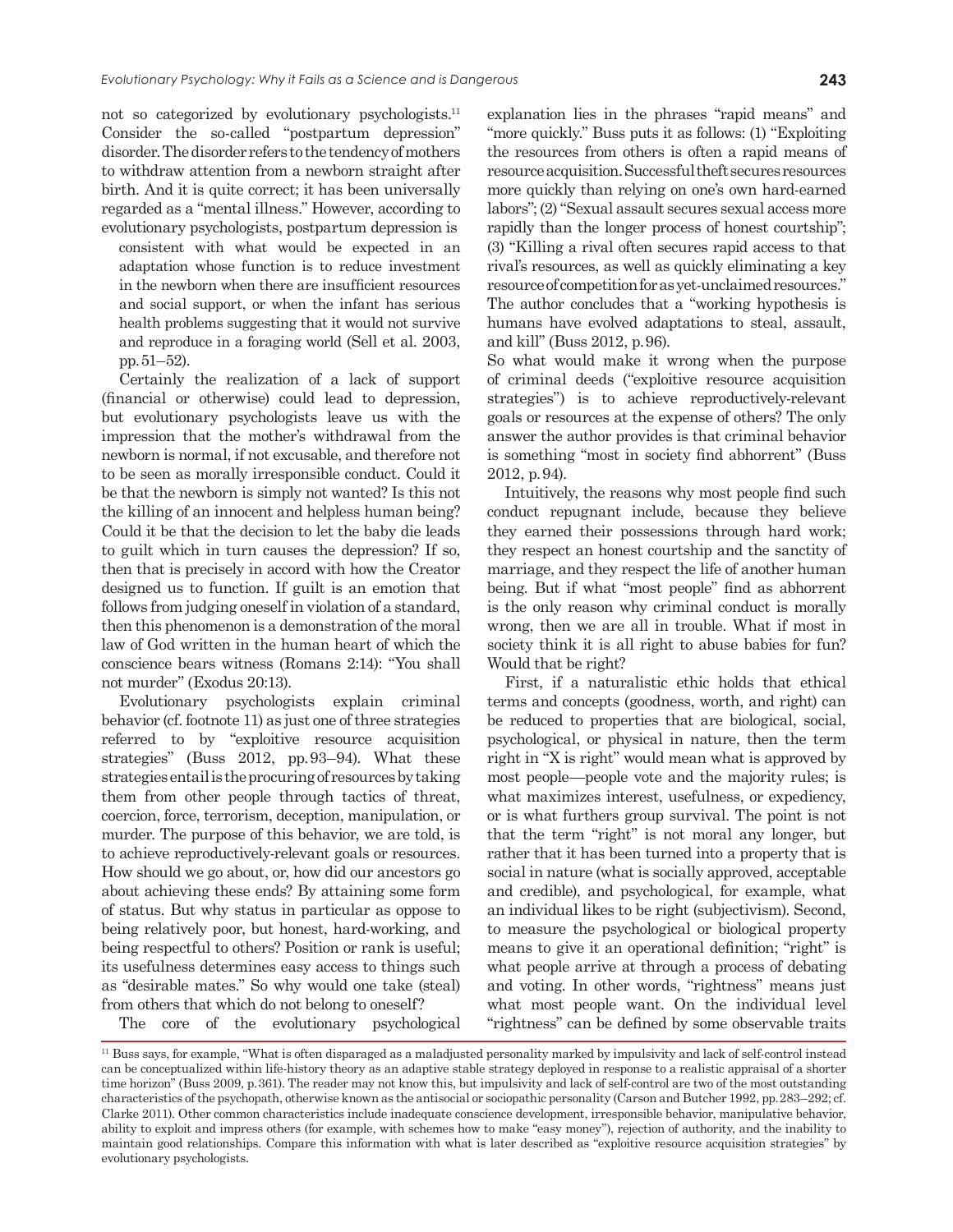of the body and so reduced to physical behavior that can be observed and measured.<sup>12</sup>

There are at least two objections which we can raise against this kind of ethical naturalism. The first is that it confuses is (a description of what most people want and do) with ought (what should be the case) by reducing the latter to the former. But moral properties are normative properties; they are prescriptive. As such they carry with them a moral "ought"; if some act has the property of rightness, then (1) a person can perform the act, and (2) a person ought to perform that act. To understand the second objection, let us consider "rightness" to be "what is approved by most people." Why is this kind of reduction misconceived? For one thing, what the majority approved of can be morally wrong, such as Nazi Germany. So, if most people approve of abusing babies for fun, then according to this version of ethical naturalism, this act would be right. But even though it was approved by most people, it would still be wrong. On the other hand, some acts can be right even if they are not approved of by most people.

It should be evident that evolutionary psychologists are not telling us anything new about the moral condition of the human heart. Instead, they raise a considerable amount of worrisome alarms. Scripture reveals to us that the whole of creation underwent a radical metamorphosis since Adam's willful disobedience to our Creator; Cain committed the first murder out of a combination of uncontrolled emotions—jealousy, envy, anger, feelings of rejection, and depression (cf. Genesis 4:1–4; 1 John 3:10–12). He mistakenly thought that his view of things could become the measure by which they are to be judged. The rest of human history speaks for itself; human wickedness increased exponentially because "...every intent of the thoughts of his heart was only evil continually" (Genesis 6:5). It must therefore be said that the cure for the human heart is not a theory, therapeutic technique, or an anti-depressant, but a Person—Jesus Christ our Lord and Saviour. He paid the price for our crimes against our Creator with His own life, and His universal invitation is as new as the day when He first uttered it:

Come to Me, all you who labor and are heavy laden, and I will give you rest. Take My yoke upon you and learn from Me, for I am gentle and lowly in heart, and you will find rest for your souls. For My yoke is easy and My burden is light (Matthew 11:28–30).

#### **Conclusion**

This paper set out to defend the thesis that evolutionary psychology fails as an explanatory science and is morally dangerous. The arguments advanced and the evidence considered have shown that evolutionary psychology poses as a rival to the biblical record of origins and human nature as described and explained in the revealed and true Word of God. Contrary to what evolutionary psychologists would have people believe, they are unable to explain consciousness, the self or "I," free choice, and human nature. Thus, it is a total failure as an explanatory paradigm of human nature. Also, contrary to what evolutionary psychologists would have people believe, science has not confirmed that you—a self and a person—are a brain. Consideration of the moral concerns has shown that evolutionary psychological explanations are not only banal or ludicrous, but inherently dangerous to our self-understanding and our lives together in society.

Therefore, Christians and the public at large cannot afford to accept what they are being told about themselves from the perspective of evolutionary psychology.

# **Acknowledgments**

I wish to thank the reviewer of this paper and his much appreciated corrections.

#### **References**

- Abhouse, J.C. and R.C. Berwick. 1998. Darwin on the mind. Evolutionary psychology is in fashion—but is any of it true? *Boston Review*, April/May 1998.
- Barclay, W. 1971. *Ethics in a permissive society*. Glasgow, United Kingdom: Fontana.
- Beauregard, M. 2007. Mind does really matter: Evidence from neuroimaging studies of emotional self-regulation, psychotherapy, and placebo effect. *Progress in Neurobiology* 81:218–236.
- Beauregard, M. and D. O'Leary. 2007. *The spiritual brain. A neuroscientist's case for the existence of the soul*. New York, New York: HarperOne.
- Benner, D.G. 1988. *Psychotherapy and the spiritual quest*. Grand Rapids, Michigan: Baker Book House.
- Bennett, M.D. and P. Hacker. 2007. The conceptual presuppositions of cognitive neuroscience. In *Neuroscience and philosophy: Brain, mind, and language*, ed. M.D. Bennett, D. Dennett, P. Hacker, and J. Searle. New York, New York: Columbia University Press.
- Bishop, J. 1989. *Natural agency*. Cambridge, United Kingdom: Cambridge University Press.

<sup>&</sup>lt;sup>12</sup> Kim is correct to say that naturalists consider normative/moral properties to be natural properties, for example, "identification of good with pleasure, right with optimal promotion of happiness, etc." (Kim 2003, p.96). Why should the Christian not believe this? For one thing, if good is identical with pleasure, and right with what promotes happiness, then it follows that anything a person does that is pleasurable is good, and whatever promotes happiness (lies, deception, and the exploitation of others) is right. But this cannot be. Many people derive pleasure from exploiting and manipulating other people to achieve their own happiness (a phenomenon now labeled as "narcissism" and "Narcissistic Personality Disorder"). Their victims are more than often emotionally frustrated, mentally confused, and physically exhausted. Also, there are people who derive pleasure from horrible desired satisfactions such as regularly fondling young children. In the naturalist view this would have to count as good. For another thing, pain can also be good, even if not pleasurable (cf. Psalm 119: 67, 71; 2 Corinthians 12:7; Hebrews 12:9–11).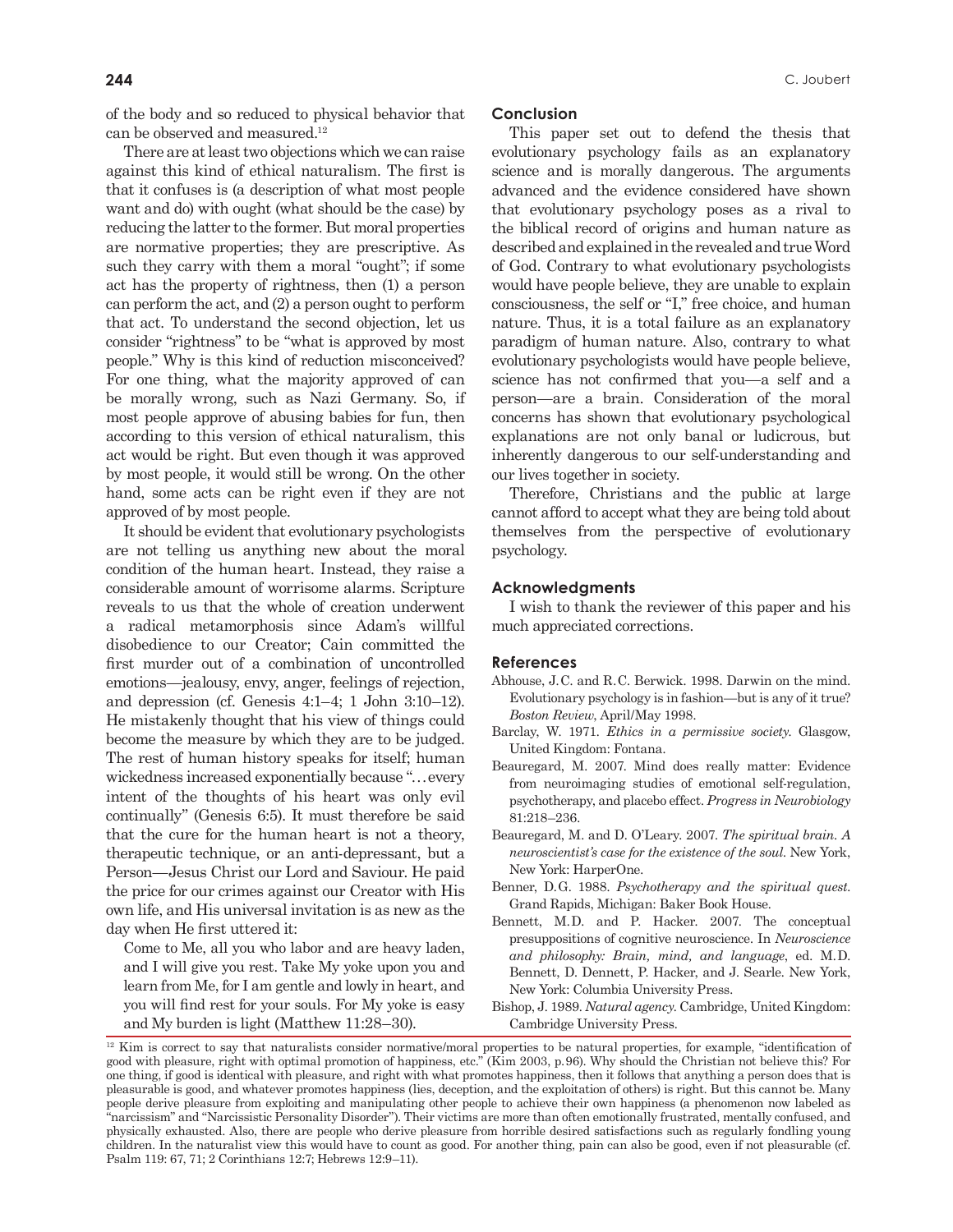- Boden, M. 1998. Consciousness and human identity: An interdisciplinary perspective. In *Consciousness and human identity*, ed. J. Cornwell, pp.1–20. Oxford, United Kingdom: Oxford University Press.
- Botterill, G. and P. Carruthers. 1999. *The philosophy of psychology*. Cambridge, United Kingdom: Cambridge University Press.
- Buss, D.M. 1995. Evolutionary psychology: A new paradigm for psychological science. *Psychological Inquiry* 6, no.1:1–30.
- Buss, D.M. 2005. Introduction: the emergence of evolutionary psychology. In *The handbook of evolutionary psychology*, ed. D.M. Buss. Hoboken, New Jersey: John Wiley & Sons Inc.
- Buss, D.M. 2009. How can evolutionary psychology successfully explain personality and individual differences? *Perspectives on Psychological Science* 4, no.4:359–366.
- Buss, D.M. 2012. The evolutionary psychology of crime. *Journal of Theoretical and Philosophical Criminology* 1, no.1:90–98.
- Carson, R.C. and J.N. Butcher. 1992. *Abnormal psychology and modern life*. New York, New York: HarperCollins Inc.
- Chalmers, D. 2007. The hard problem of consciousness. In *The Blackwell companion to consciousness*, ed. M. Velmans and S. Schneider, pp.225–235. Malden, Massachusetts: Blackwell Publishing Ltd.
- Clarke, R.M. ed. 2011. *Antisocial behavior: causes, correlations and treatments*. New York, New York: Nova Science Publishers Inc.
- Cosmides, L. and J. Tooby 1997. *Evolutionary psychology: A primer*. Retrieved from http://www.psych.ucsb.edu/research/cep/ primer.htm on February 16, 2010.
- Cosmides, L. and J. Tooby. 2004. Knowing thyself: The evolutionary psychology of moral reasoning and moral sentiments. In *Business, science, and ethics. The Ruffin Series*, ed. R.E. Freeman and P. Werhane, no.4, pp.91–127. Charlottesville, Virginia: Society for Business Ethics.
- Dawkins, R. 2006. *The blind watchmaker*. London, United Kingdom: Penguin Books.
- Dennett, D. 1991. *Consciousness explained*. London, United Kingdom: Penguin Books.
- Dunbar, R., L. Barrett, and J. Lycett 2007. *Evolutionary psychology: A beginner's guide: Human behavior, evolution and the mind.* Oxford, United Kingdom: One World.
- Duntley, J.D. and D.M. Buss 2008. Evolutionary psychology is a metatheory for psychology. *Psychological Inquiry* 19, no.1:30–34.
- Fitzgerald, C.J. and M.B. Whitaker. 2010. Examining the acceptance of and resistance to evolutionary psychology. *Evolutionary Psychology* 8, no.2:284–296. Retrieved from www.epjournal.net on July 31, 2012.
- Fodor, J.A. 1992. The big idea: Can there be a science of mind? *The Times Literary Supplement* 4567:5–7.
- Geher, G. 2006. Evolutionary psychology is not evil! (...and here's why...). *Psychological Topics* 15, no.2:181–202.
- Goetz, S. 2000. Naturalism and libertarian agency. In *Naturalism: A critical analysis*, ed. W.L. Craig and J.P. Moreland, pp.156–188. Oxford, United Kingdom: Routledge.
- Hagen, E.H. 2005. Controversial issues in evolutionary psychology. In *The handbook of evolutionary psychology*, ed. D.M. Buss, pp.145–174. Hoboken, New Jersey: John Wiley & Sons Inc.
- Ham, K. and T. Mortenson. 2007. Science or the Bible?

*Answers* 2, no.3:22–26. Retrieved from http://www. answersingenesis.org/articles/am/v2/n3/science-or-thebible on August 24, 2012.

- Heylighen, F. 2011. Evolutionary psychology. In *Encyclopedia of quality of life research*, ed. A. Michalos. Berlin, Germany: Springer.
- Holmes, A.F. 1997. *Fact, value, and God*. Grand Rapids, Michigan: Wm. B. Eerdmans Publishing Co.
- Hull, D. 1989. *The metaphysics of evolution*. Albany, New York: State University of New York Press.
- Jones, O.D. 2005. Evolutionary psychology and the law. In *The handbook of evolutionary psychology*, ed. D.M. Buss, pp.953–974. Hoboken, New Jersey: John Wiley & Sons Inc.
- Kim, J. 2003. The American origins of philosophical naturalism. *Journal of Philosophical Research,* (issue supplement, *Philosophy in America at the turn of the century*) 28:83–98.
- Kulikovsky, A.S. 2009. *Creation, fall, restoration. A biblical theology of creation*. Ross-shire, Scotland: Mentor.
- Lewontin, R.C. 2005. The wars over evolution. *The New York Review of Books*. Retrieved from http://www.nybooks.com/ articles/18363 on February 13, 2010.
- MacArthur, J.F. 1991. The psychology epidemic and its cure. *The Master's Seminary Journal* 2, no.1:3-20.
- Mayberg, H.S., J.A Silva, S.K. Brannan, J.L. Tekell, R.K. Mahurin, S. McGinnis, and P.A. Jerabek. 2002. The functional neuroanatomy of the placebo effect. *The American Journal of Psychiatry* 159 no.5:728–737. Retrieved from http://ajp.psychiatryonline.org/article. aspx?articleid=175519 on June 11, 2012.
- Mayr, E. 1987. The ontological status of species: Scientific progress and philosophical terminology. *Biology and Philosophy* 2:145–166. Retrieved from http://mechanism. ucsd.edu/teaching/philbio/readings/mayr.ontologicalstatus ofspcies.1987.pdf on March 8, 2011.
- McCabe, D.P. and A.D. Castel. 2008. Seeing is believing: The effect of brain images on judgments of scientific reasoning. *Cognition* 107, no.1:343-352.
- McGinn, C. 2003. Can we solve the mind-body problem? In *Philosophy of mind. Contemporary readings,* ed. T. O'Connor and D. Robb, pp.438–457. London, United Kingdom: Routledge.
- Mitchell, M. 1999. Can evolution explain how the mind works? A review of the evolutionary psychology debates. *Complexity* 4 3:17–24.
- Moreland, J.P. 2001. *Universals: Central problems of philosophy*. London, United Kingdom: McGill-Queen's University Press.
- Moreland, J.P. and S.B. Rae. 2000. *Body & soul. Human nature & the crisis in ethics.* Downers Grove, Illinois: Inter-Varsity Press.
- Mortenson, T. 2004. Philosophical naturalism and the age of the earth: Are they related? *The Master's Seminary Journal*  15, no.1:71–92.
- Mortenson, T. 2008. "Deep time" and the church's compromise: Historical background. In *Coming to grips with Genesis. Biblical authority and the age of the earth*, ed. T. Mortenson and T.H. Ury, pp.79–104. Green Forest, Arkansas: Master Books.
- Nesse, R.M. 2005. Evolutionary psychology and mental health. In *The handbook of evolutionary psychology*, ed.